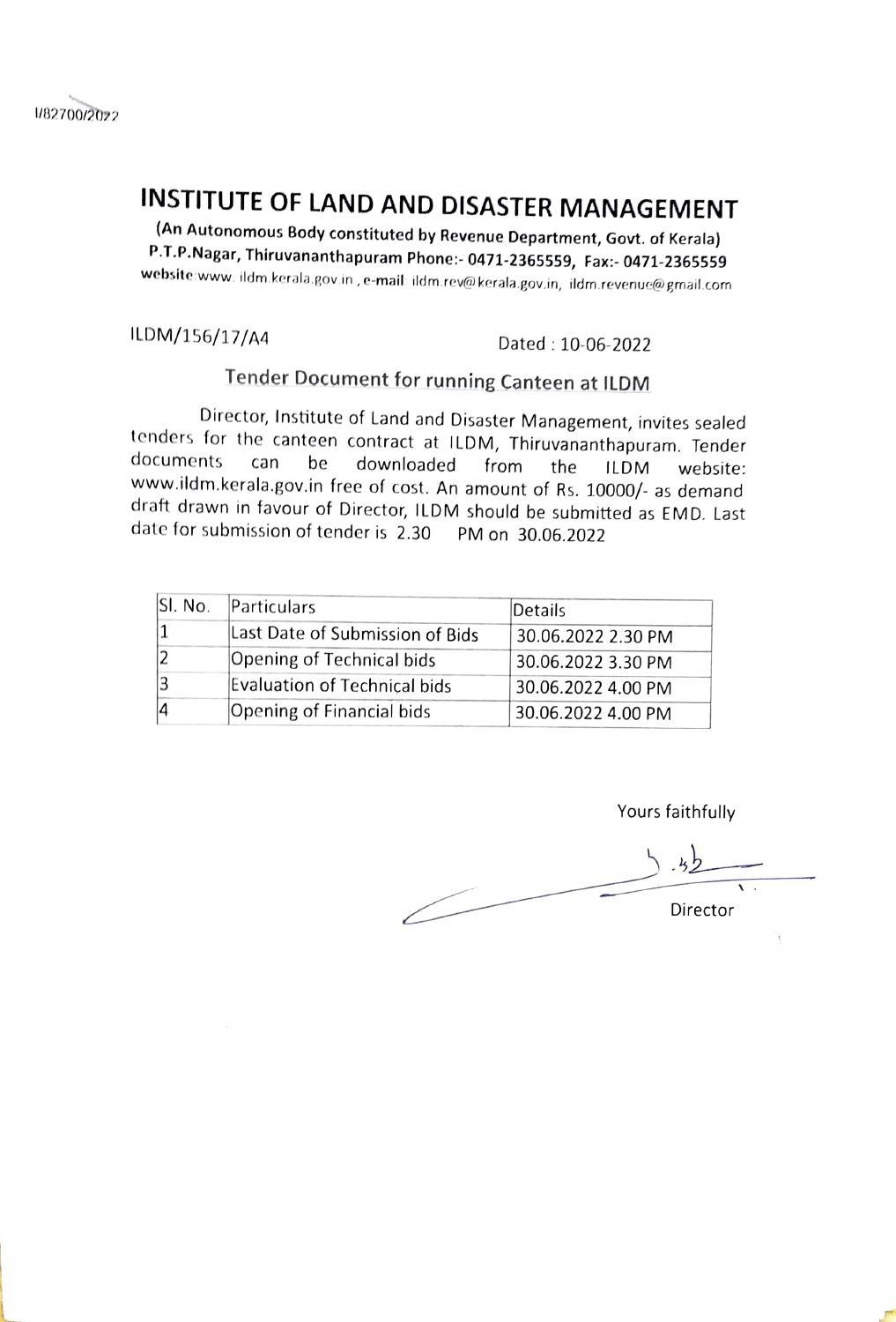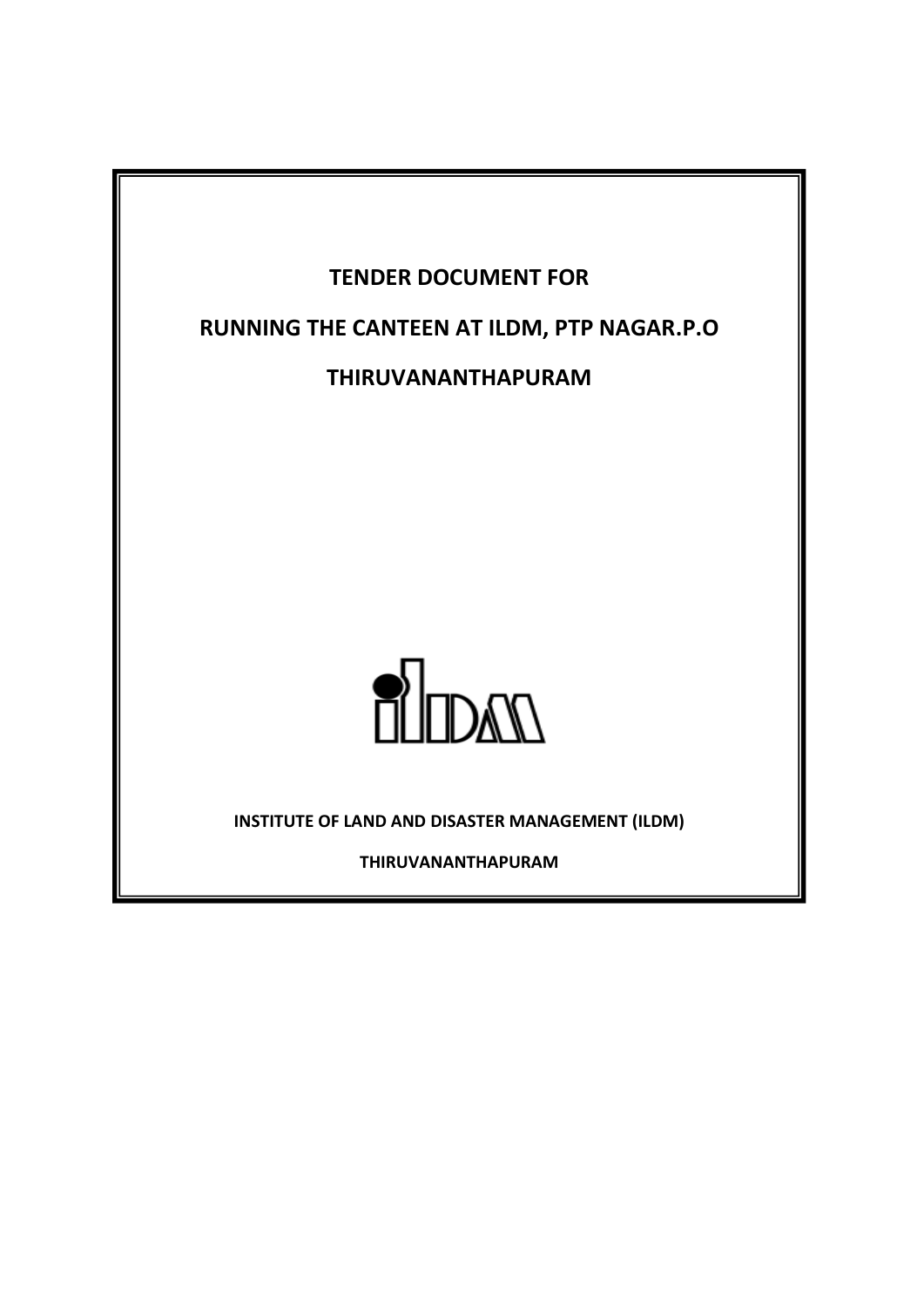|              | <b>General Notice</b> |       |                                               |   |
|--------------|-----------------------|-------|-----------------------------------------------|---|
| $\mathbf{1}$ |                       |       | Instructions for bidders                      | 5 |
|              | 1.1                   |       | <b>Eligibility Criteria</b>                   | 5 |
|              | 1.2                   |       | Schedule of submitting proposal               | 5 |
|              | 1.3                   |       | Downloading and submitting of Tender          |   |
|              |                       |       | Document                                      |   |
|              | 1.4                   |       | Packaging and Identification                  |   |
|              |                       | 1.4.1 | <b>First Cover General and Technical Bid</b>  |   |
|              |                       | 1.4.2 | <b>Second Cover Commercial Bid</b>            |   |
|              |                       | 1.4.3 | <b>Common Cover</b>                           |   |
|              | 1.5                   |       | Clarification on tender document              |   |
|              | 1.6                   |       | Amendment to the tender document              |   |
|              | 1.7                   |       | Proposal format                               |   |
|              | 1.8                   |       | Part I: General and Technical bid             |   |
|              | 1.9                   |       | Part II : Commercial bid                      |   |
| 2            |                       |       | <b>Vender Selection</b>                       |   |
|              | 2.1                   |       | <b>Evaluation of Commercial bid</b>           |   |
|              | 2.2                   |       | Negotiation with Successful bidder            |   |
|              | 2.3                   |       | Disqualifications                             |   |
| 3            |                       |       | <b>General Conditions of the Contract</b>     |   |
|              | 3.1                   |       | <b>Payment Schedule</b>                       |   |
|              | 3.2                   |       | Suspension                                    |   |
|              | 3.3                   |       | Signing of Contract                           |   |
|              | 3.4                   |       | <b>Termination of Contract</b>                |   |
|              | 3.5                   |       | Performance Bank Guarantee                    |   |
|              | 3.6                   |       | <b>Liquidated Damages</b>                     |   |
| 4            |                       |       | <b>Qualifying Information</b>                 |   |
|              | 4.1                   |       | Scope of the work                             |   |
|              | 4.2                   |       | Items provided by ILDM                        |   |
|              | 4.3                   |       | Other particulars                             |   |
|              |                       | 4.3.1 | <b>Timings</b>                                |   |
|              |                       | 4.3.2 | Nature of Service in the Dining Halls         |   |
|              |                       | 4.3.3 | <b>Health and Hygiene</b>                     |   |
|              |                       | 4.3.4 | <b>Disputes</b>                               |   |
|              |                       | 4.3.5 | <b>Special Conditions</b>                     |   |
|              |                       | 4.3.6 | <b>Security Deposit</b>                       |   |
| 5            |                       |       | <b>Contractual Terms&amp; Conditions</b>      |   |
| 6            |                       |       | Formats for Information Required from Bidders |   |
|              | 6.1                   |       | Form I-Covering Letter                        |   |
|              | 6.2                   |       | Form II - Applicant Information Form          |   |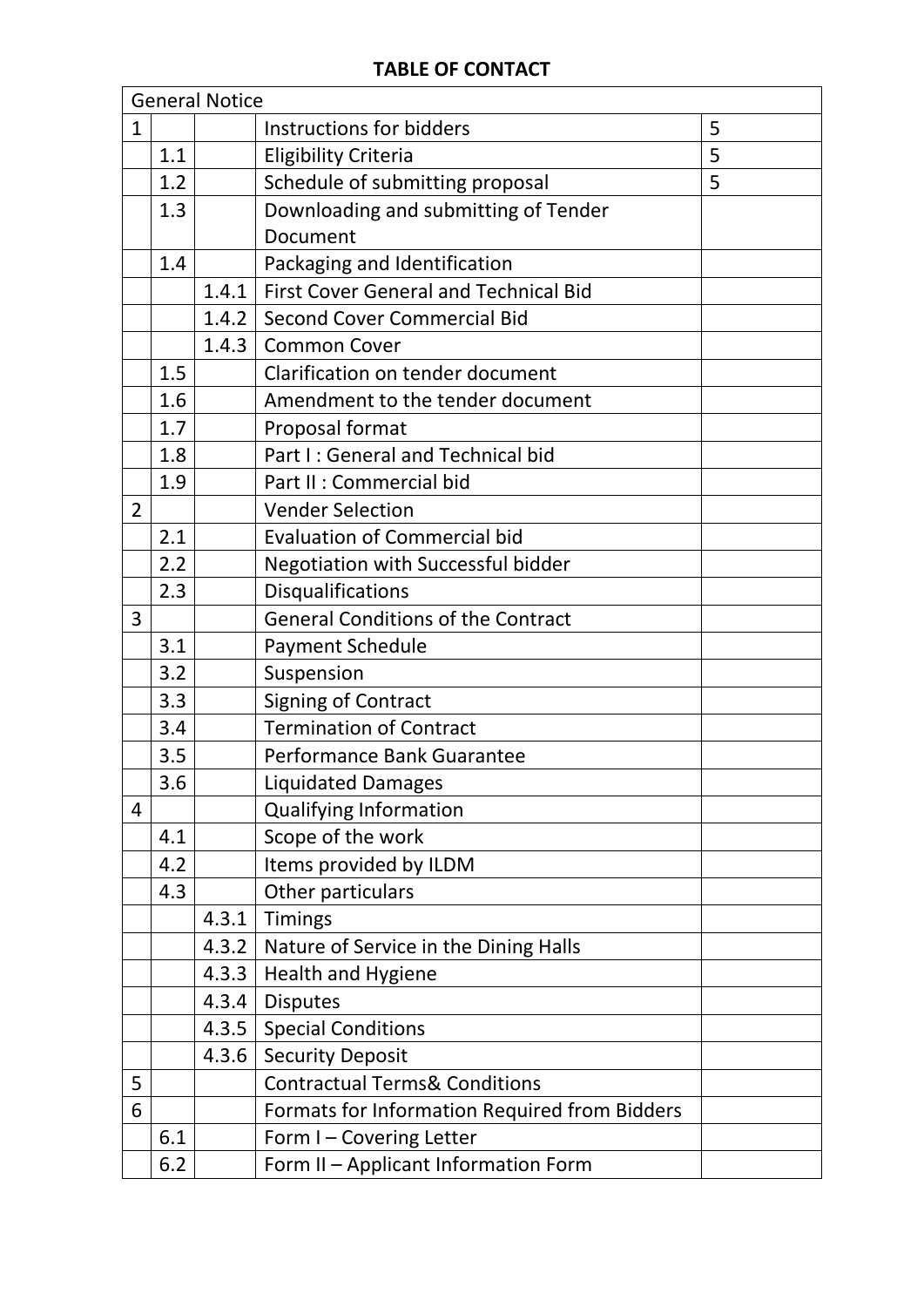| 6.3 | Form III - Format for Technical Proposal |  |
|-----|------------------------------------------|--|
| 6.4 | I Form IV - Commercial bid format        |  |

## **General Notice**

Institute of Land and Disaster Management (ILDM) the training Institute for the Revenue Department, for imparting training, invites sealed Tenders with detailed proposals from interested applicants to run its canteen towards providing fresh food and refreshments for a period of one year starting from the date of issue of Purchase Order

Interested applicants are invited to submit their proposals (technical bid) with commercial bid on or before 28.12.2021, 3.00 PM on the address mentioned below. Interested organizations can contract ILDM for a detailed Scope of work and the facilities available at the below mentioned contact details. Documents may be downloaded free of cost from the website of ILDM , www.ildm.kerala.gov.in

> **Secretary, ILDM Institute of Land and Disaster Management (ILDM) P.T.P Nagar.P.O – Trivandrum – 695038 Phone No : 0471-2365559 Fax: 0471-2365559**

The successful bidder is required to sign an agreement in the prescribed form approved by ILDM towards finalization of the contract. Besides, the terms and conditions mentioned in the Tender Document would also be binding for the Institute and the bidder.

Interested Organizations can contact ILDM for a detailed Scope of Work, guidelines for submitting the proposals at the below mentioned address:

Secretary, ILDM

Email : [ildm.revenue@gmail.com](mailto:ildm.revenue@gmail.com) Website : [www.ildm.kerala.gov.in](http://www.ildm.kerala.gov.in/)

- **1. Instructions for bidders**
- **1.1 Eligibility criteria**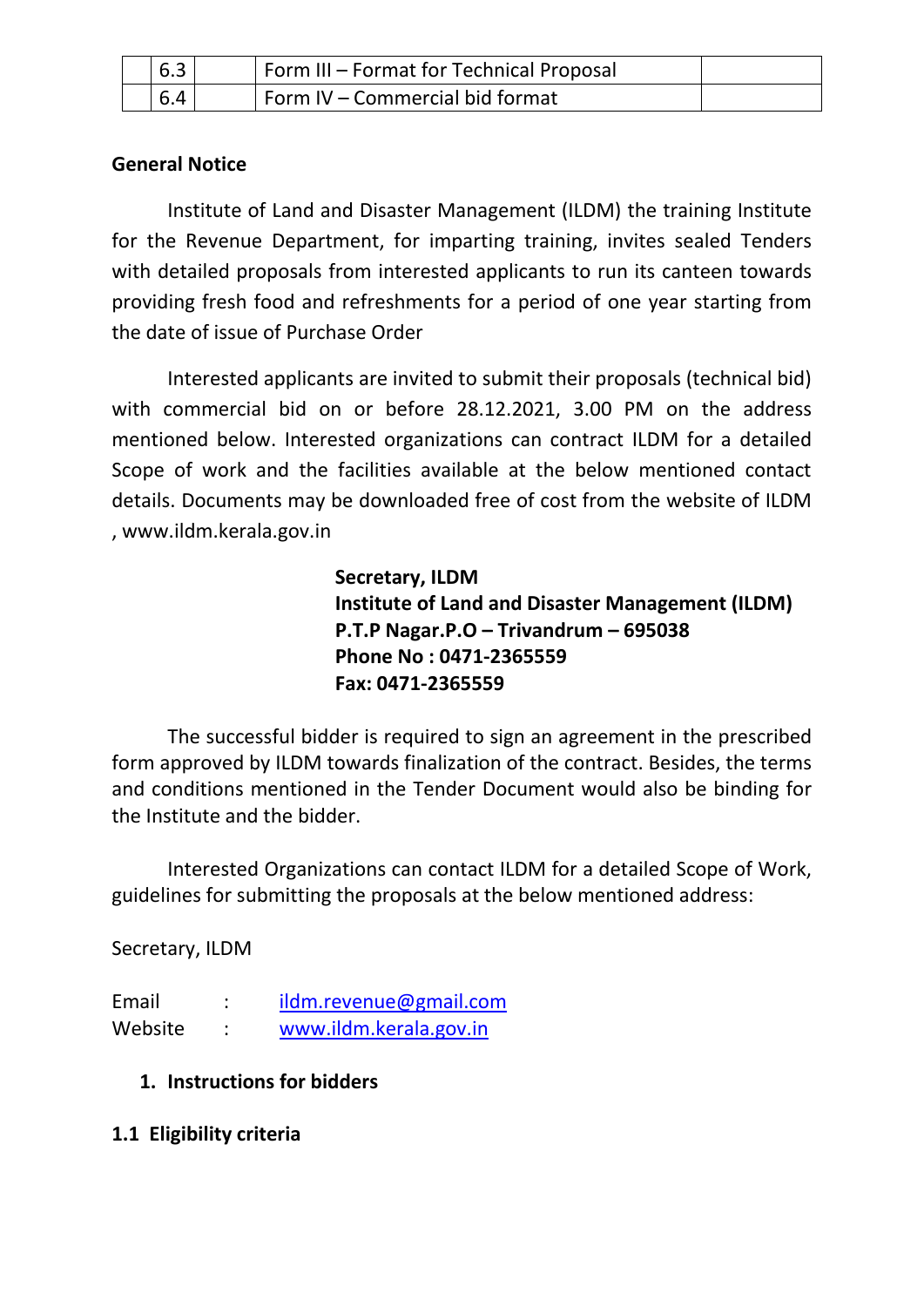- 1.1.1 The bidder should be a registered company under Indian Companies act, 1956 or under Indian partnership Act, 1932 for catering work. Registered organizations under the Travancore-Cochin Literary, Scientific and Charitable Societies Registration Act, 1955 doing catering work can also apply.
- 1.1.2 The vendor should have minimum of 2 years experience in running an institutional canteen of which 1 year of service should be in an academic/training/research institution.
- 1.1.3 The firm should have at least an annual turnover of Rs. 5.00 lakhs for the last 2 years.

# **1.2 Schedule of submitting proposal**

| SI.<br>No. | Event                                     | Date | <b>Time</b> | Venue      |
|------------|-------------------------------------------|------|-------------|------------|
|            | Last Date of Submission of<br><b>Bids</b> |      |             | ILDM, Tvpm |
| 2.         | Opening of Technical bids                 |      |             | ILDM, Tvpm |
| 3.         | <b>Evaluation of Technical bids</b>       |      |             | ILDM, Tvpm |
| 4.         | Opening of Financial bids                 |      |             | ILDM, Tvpm |

#### **1.3. Downloading and submission of tender document:**

The tender document can be downloaded directly from the website of ILDM. [www.ildm.kerala.gov.in](http://www.ildm.kerala.gov.in/) free of cost. All proposals shall be addressed and submitted to following address and applicants are not permitted to modify, substitute or withdraw the proposal after submission.

> **Secretary, ILDM Institute of Land and Disaster Management (ILDM) P.T.P Nagar .P.O Trivandrum – 695 038 Phone No : 0471-2365559 Fax : 0471-2365559**

**1.4 Packaging and identification:** Each proposal submitted by the bidder shall have two parts;

**1.4.1 First Cover – General and Technical bid:** The bid shall contain all documents mentioned in the eligibility criteria for selection along with an EMD for Rs. 10000 (Ten thousand only) in the form of demand draft drawn in favour of Director, ILDM payable at Thiruvananthapuram along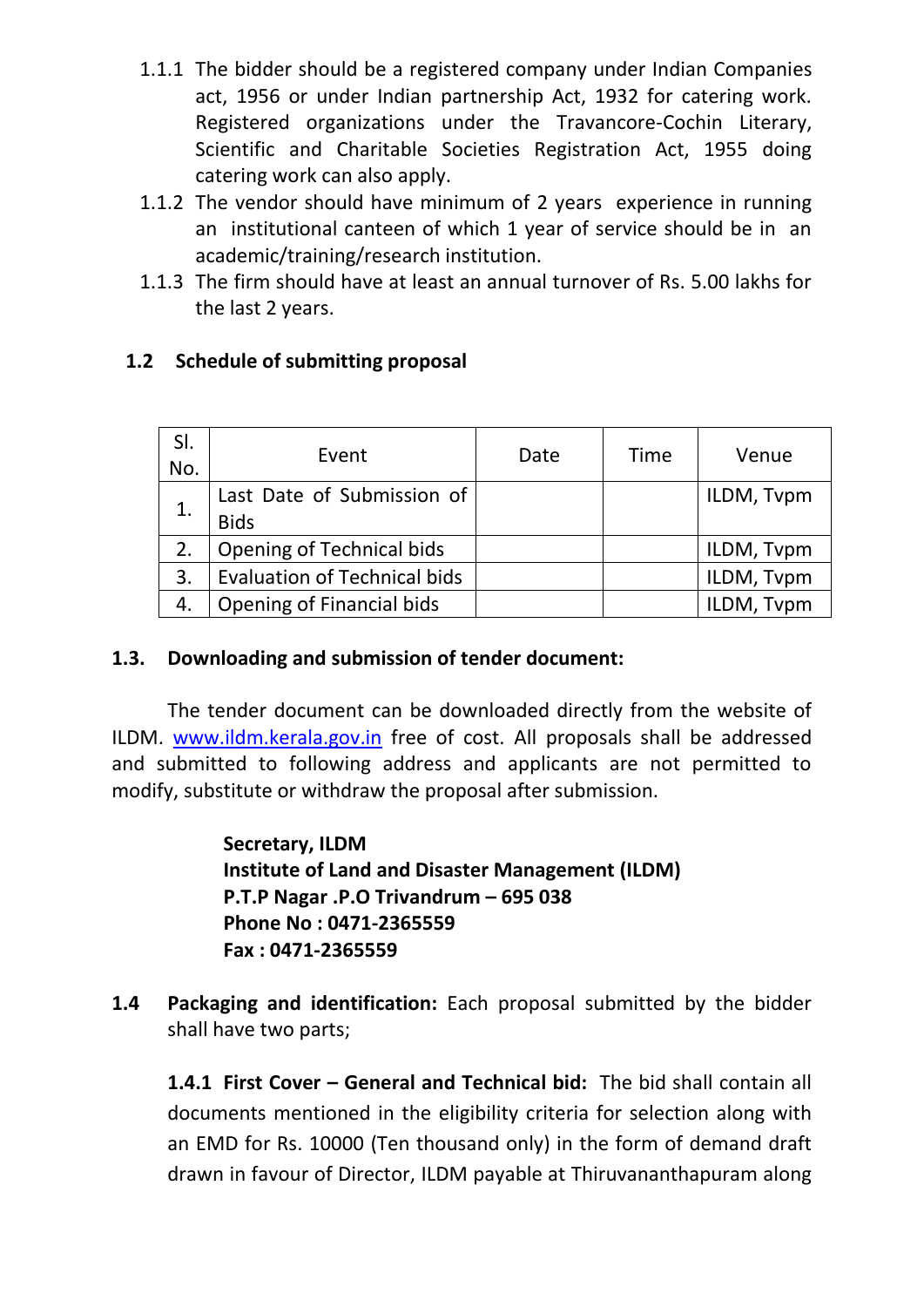with the bid. The bidder shall submit Technical proposal with EMD in one envelope sealed and labeled **"General and Technical bid for ILDM, PTP Nagar, Canteen".**

- 1.4.2 Second Cover-Commercial Bid: This bid shall contain commercial bid in the form as mentioned in Form No. IV. Bidder shall submit the bid in another envelope. The envelope should be sealed and labeled as **"Commercial bid for running ILDM, P.T.P Nagar, Canteen".**
- **1.4.3. Common Cover:** Both covers shall be enclosed in a sealed common cover.

labelled **"Bid for running canteen for ILDM, P.T.P Nagar, Thiruvananthapuram".** The bidder shall bear all cost associated with preparation and submission of bids and presentation of the proposal if bid is technically qualified.

- 1.5 **Clarifications on tender document:** ILDM shall make best efforts to respond to any clarification on tender document. Such requests can be made online to [ildm.revenue@gmail.com](mailto:ildm.revenue@gmail.com) till ........ of ..................
- 1.6 **Amendment to tender document:** At any time before the bid time for submission of bids ILDM may have any reason whether it is own initiative or in respect to a clarification required by a prospective bidder modify the tender document by amending, modifying and or supplementing the same. All prospective bidders who have received this tender document shall be made notified of any amendments in writing or by e-mail and/or post and all such amendments shall be binding on them without any further Act or deed on ILDM's part. In the event of any amendment ILDM reserves the right to extent the date for submission of the tender document to allow prospective bidders reasonable time in which to take the amendment into account while preparing the tender documents.
- 1.7 **Proposal Format:** The bidder is expected to examine all the instructions, guidelines, terms and conditions and formats in this tender document. Failure to furnish all the necessary information as required by the tender document or on submission of a proposal not substantially responsive to all the aspects of tender document shall be at bidder's own risk and may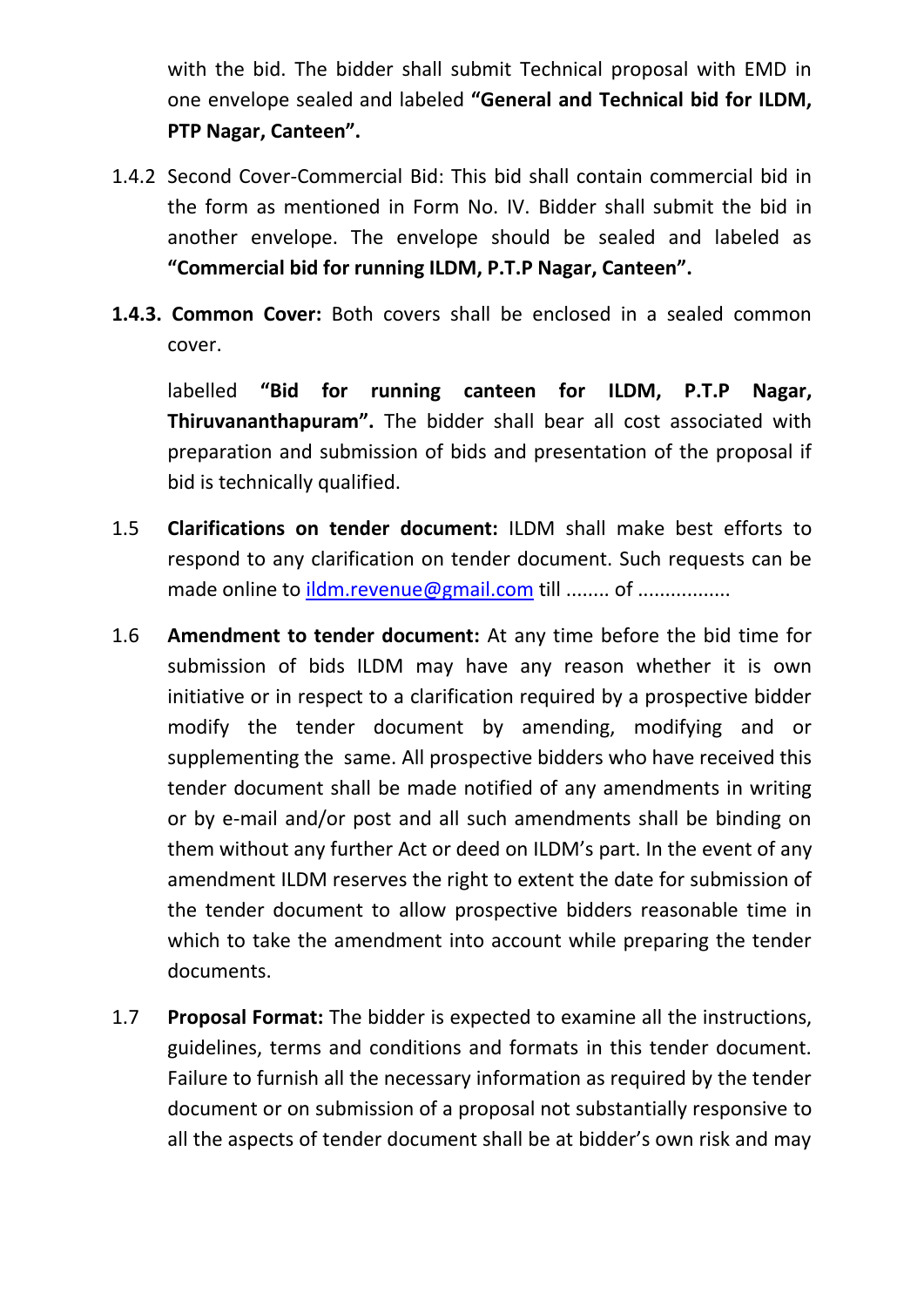be liable for rejection. The proposal as mentioned shall be submitted in two parts. Each part shall include the following information.

- 1.8 **Part I: General and Technical bid**: This bid shall contain the following documents.
- a. Form I- Covering letter
- b. Form II & III along with documents to prove eligibility criteria
- c. The procedure by which you intend to do the work of running the canteen (Technical bid)
- 1.9 **Part II: Commercial bid**: Applicant shall clearly mention unit rates and total amount if applicable for each item. Any discrepancy between words and figures noted against each item of tender document and between unit rates and total amount, the decision of ILDM will be final and binding on the proposals. Total of each item and grand total if any shall be clearly written. Clerical and arithmetical mistake may result in rejection of tender. The rates quoted by the bidder shall be fixed and no variation will be allowed under any circumstances during the entire period of the project. No open bid shall be entertained and the same is liable to be rejected straight away. Price quoted shall be inclusive of all taxes. All prices should be quoted in Indian rupees.
- **2. Vendor selection :** All evaluation will be carried by ILDM's evaluation committee. The evaluation committee will short list firms based on the compliance to all the terms and conditions in the tender documents. The applicant who do not confirm to the tender document conditions and proposal from firms without adequate capabilities as per tender document shall be straight away rejected (without even citing specific reason). All eligible applicants will be considered for further evaluation. The decision of ILDM will be final in this regard. Depending on the evaluation criteria mentioned below, each technical bid will be assigned a technical score out of maximum 50 points and 50 points for the financial bid. The bidder who gets technical score of more than 30 alone will qualify for the evaluation of commercial bid. Weightage assigned technical evaluation shall be as follows: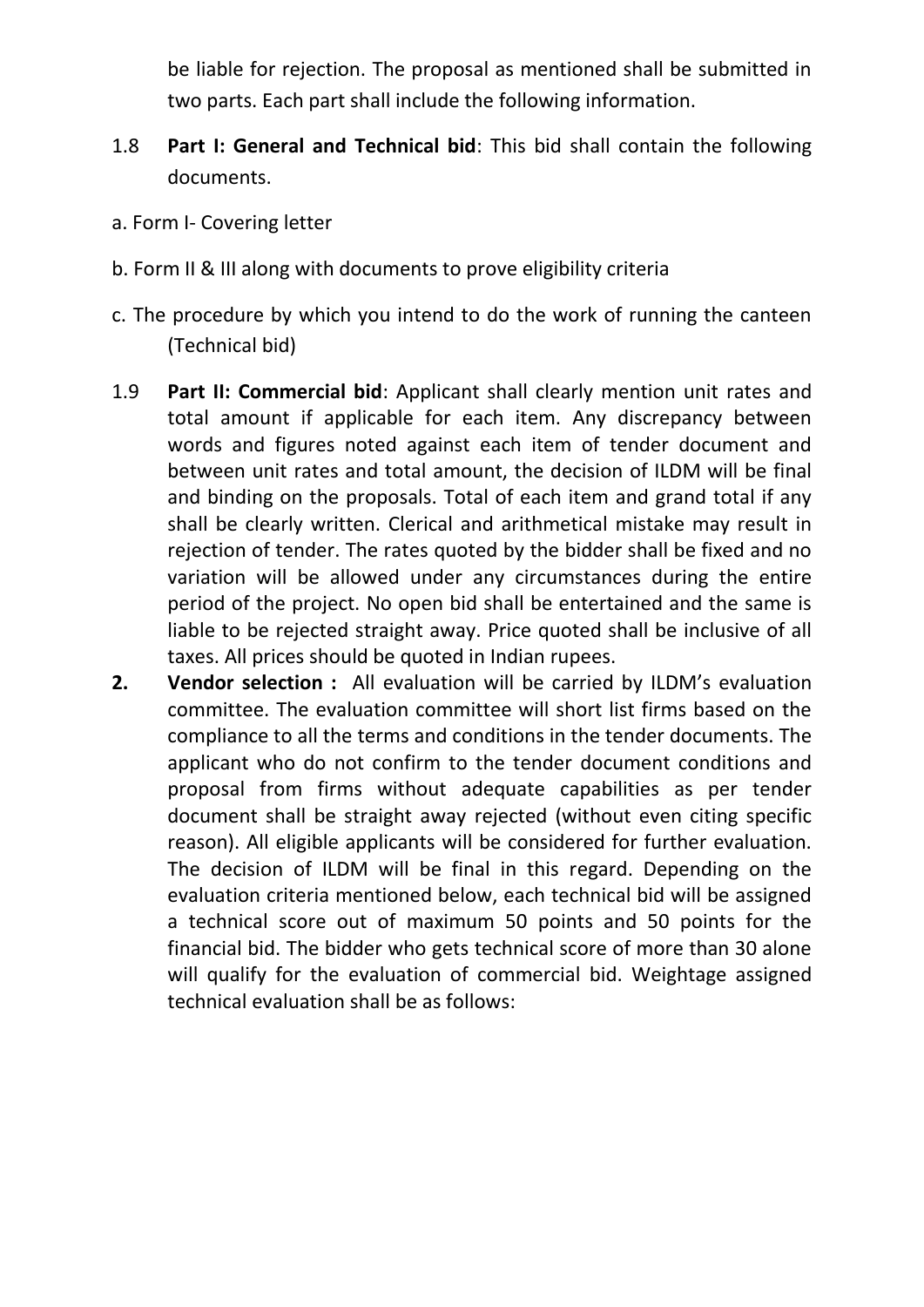| Sl. No         | <b>Eligibility criterion</b>              | Points (Max. 50) |
|----------------|-------------------------------------------|------------------|
|                | Registered firm under Indian              |                  |
|                | Companies Act, 1956 or under              |                  |
| 1              | Travancore - Cochin Literacy, Scientific  | 10               |
|                | and Charitable Societies Registration     |                  |
|                | Act, 1955 or under Indian Partnership     |                  |
|                | Act, 1932 for catering work               |                  |
| $\overline{2}$ | More than 2 years of proven experience    | 15               |
|                | in the field of catering                  |                  |
|                | More than one year experience in          |                  |
| 3              | catering at canteens of educational or    | 15               |
|                | training institutions                     |                  |
| 4              | Annual turn over of more than 5.00        |                  |
|                | lakhs rupees consecutively for last three | 10               |
|                | years                                     |                  |

**2.1. Evaluation of Commercial bid:** All prices shall be inclusive of taxes, Total value of the price shall be arrived at based on the total value quoted under each category and the proportion of the gross value derived from each programme.

Individual items – only indicative

- **2.2 Disqualification :** ILDM in its sole discretion and at any time may disqualify any vender from the bid process if the applicant is found to have record of poor performance such as abandoning work, not properly completing contact, inordinately in completion, being involved in litigation or financial failures.
- **3. General conditions of the Contract**
- **3.1.1 Payment schedule:** Payment will be made on completion of training programme and within 7days from the submission of bill approved by the Co-ordinator
- **3.2. Suspension:** ILDM may by written notice suspend all payments to the vender hereunder if he fails to perform any of his obligations under this contract including the carrying out of the service provided. Such notice of suspension shall specify the nature of failure and shall request the vendor to remedy such failure within a period not exceeding 30 days after the receipt of such notice.
- **3.3 Signing of Contract:** On acceptance of the bid the qualified bidder, ILDM shall promptly and in no event later than 7 days from the date of acknowledgment of the letter of acceptance, sign an agreement. This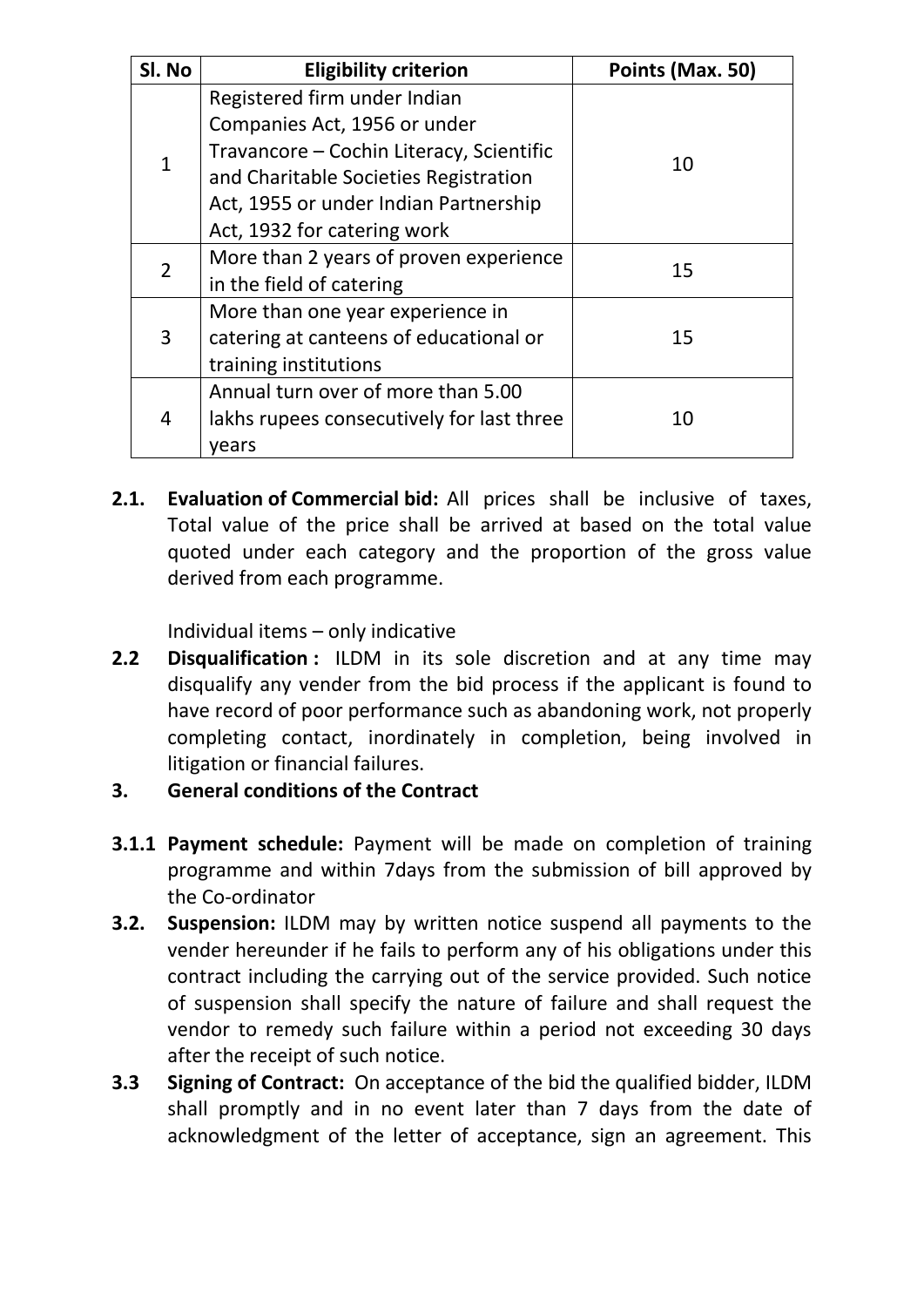shall be subject to the furnishing of performance bank guarantee by the successful bidder.

- **3.**4 **Termination of the Contract**: The contractors will have to give a 3 months notice to Director, ILDM if they want to terminate the contract. Any loss incurred by ILDM will be recovered from the performance bank guarantee.
- **3.5 Performance Bank Guarantee:** A Performance Bank Guarantee (PBG) amounting to Rs. 1.00 lakh has to be furnished by the successful bidder within 2 weeks of entrustment of assignment. This amount can be adjusted to the extent of EMD submitted by the bidder. The PBG format shall be communicated to the successful bidder, at the time of entrustment of the assignment by ILDM. The PBG is required to protect ILDM against the risk of selected vendor's conduct, which would warrant the PBGs forfeiture. Upon furnishing of the performance Guarantee by the successful bidder, ILDM shall notify the other bidders that their bids have been unsuccessful and shall discharge the EMD to unsuccessful bidders.
- 3.6 **Liquidated damage**: In the event of delay in starting the canteen, irregular conduct/furnishing all deliverables, the bidder shall be liable for a penalty at the rate of 2% of the monthly average contract value due and up to a maximum of 10% depending on the nature of the irregularity and after which ILDM shall be at liberty to cancel the award. For this purpose, part of a month shall be considered as a full month. On receipt of complaints about the quality or quantity of food items served in the canteen, 25 % of the above value for that month will be deducted after giving an opportunity of being heard is given by the Canteen Committee.
- 4.1 **Scope of the work** : Institute of Land and Disaster Management (ILDM), is an autonomous body constituted by the Government of Kerala and designated as the apex training institute for Department of Revenue and is entrusted with the responsibility of training Revenue/Survey officials. Hospitality of trainees form part of our responsibility and ILDM has the obligation to provide breakfast, Lunch and dinner (as the case may be) for its trainee population. ILDM, PTP Nagar.P.O, Thiruvananthapuram has nearly 40 employees and more than 120 trainees using the canteen on an average, every day. The facilities include;
	- a. Common non A/C dining hall with seating capacity of 60 for staff & trainees.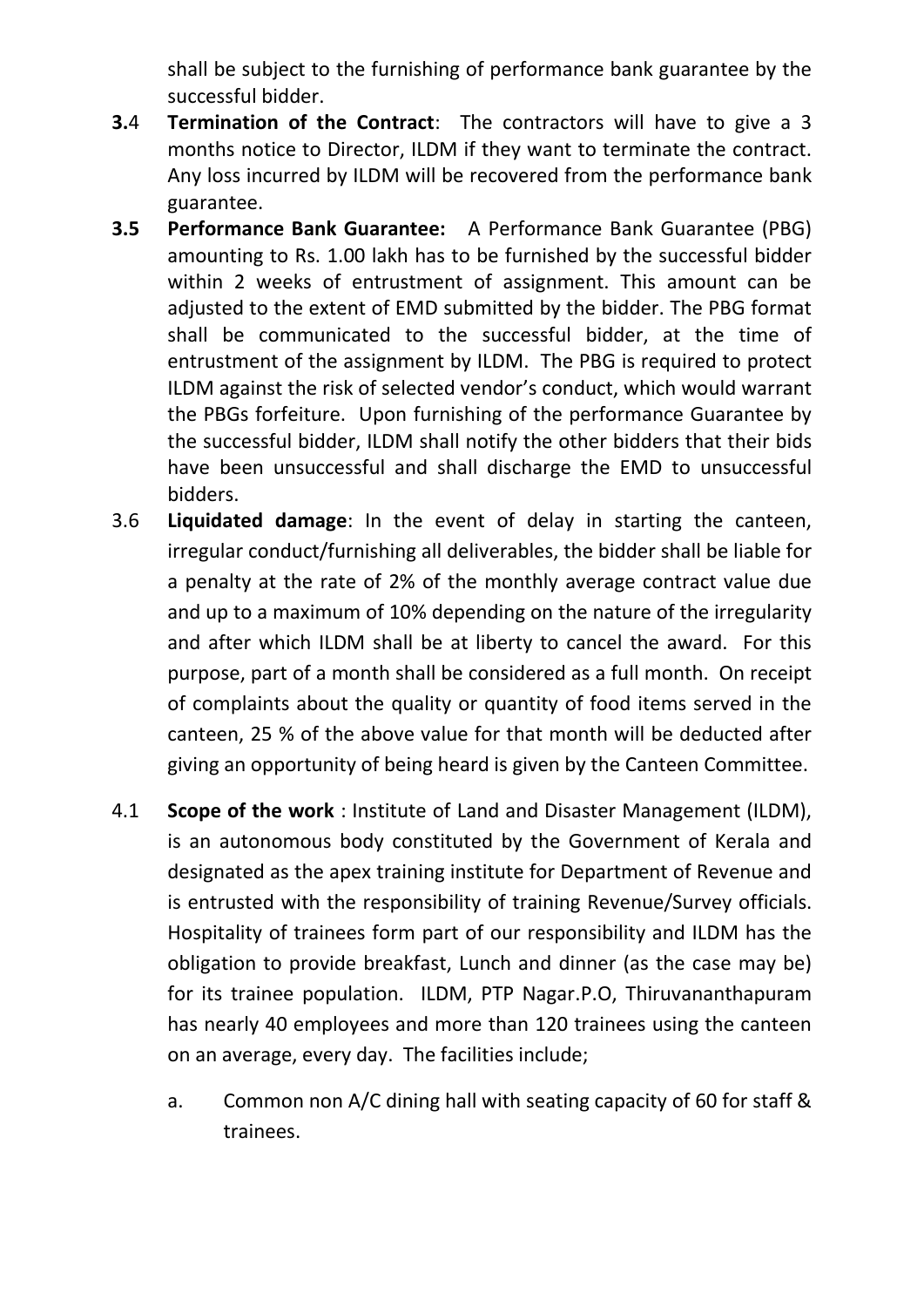b. Have to serve the food for three officers in their concerned office rooms

Requirement of quantity of food and quality of service vary from programme to programme which will be intimated in advance. Irrespective of the programme, standard breakfast and dinner is to be provided in the dining hall in the Canteen.

For special programme, the caterer has to provide high quality tea, high quality breakfast/dinner as per mutually agreed rates.

Infrastructural establishment facilities like space, furniture, utensils, crockery, various storage facilities will be provided to the caterers by ILDM. The caterer's main liability will be on material cost and labour costs. Contractor may please note that around 50 breakfasts, 120 lunches and 50 dinners are to be served on an average, per training day.

4.1.1. **Appraisal of quality, quantity and service**: Quality of food and service will be evaluated from the evaluation Performa filled by the participants of trainings, regular check by the canteen committee and by the Course Coordinators'. The canteen committee will maintain the adherence to the tender document on daily basis. Any variation in the standards of services prescribed will result in fine, deduction in bills at the rates prescribed mentioned elsewhere in the document. If such variations are continuously violated, it may result in termination of the contract.

# **Items Provided by ILDM**

- One full fledged kitchen, kitchen space and dining areas
- Space-60 seats each in non A/C dining hall
- Electricity-Chargeable
- Furniture
- Water-Chargeable
- Kitchen equipments such as boilers, steamers
- Plates, Glasses, Spoons, Cutlery, Crockery and utensils
- Exhaust fans
- Bio-gas from Bio-Gas Plant

# **4.3 Other particulars**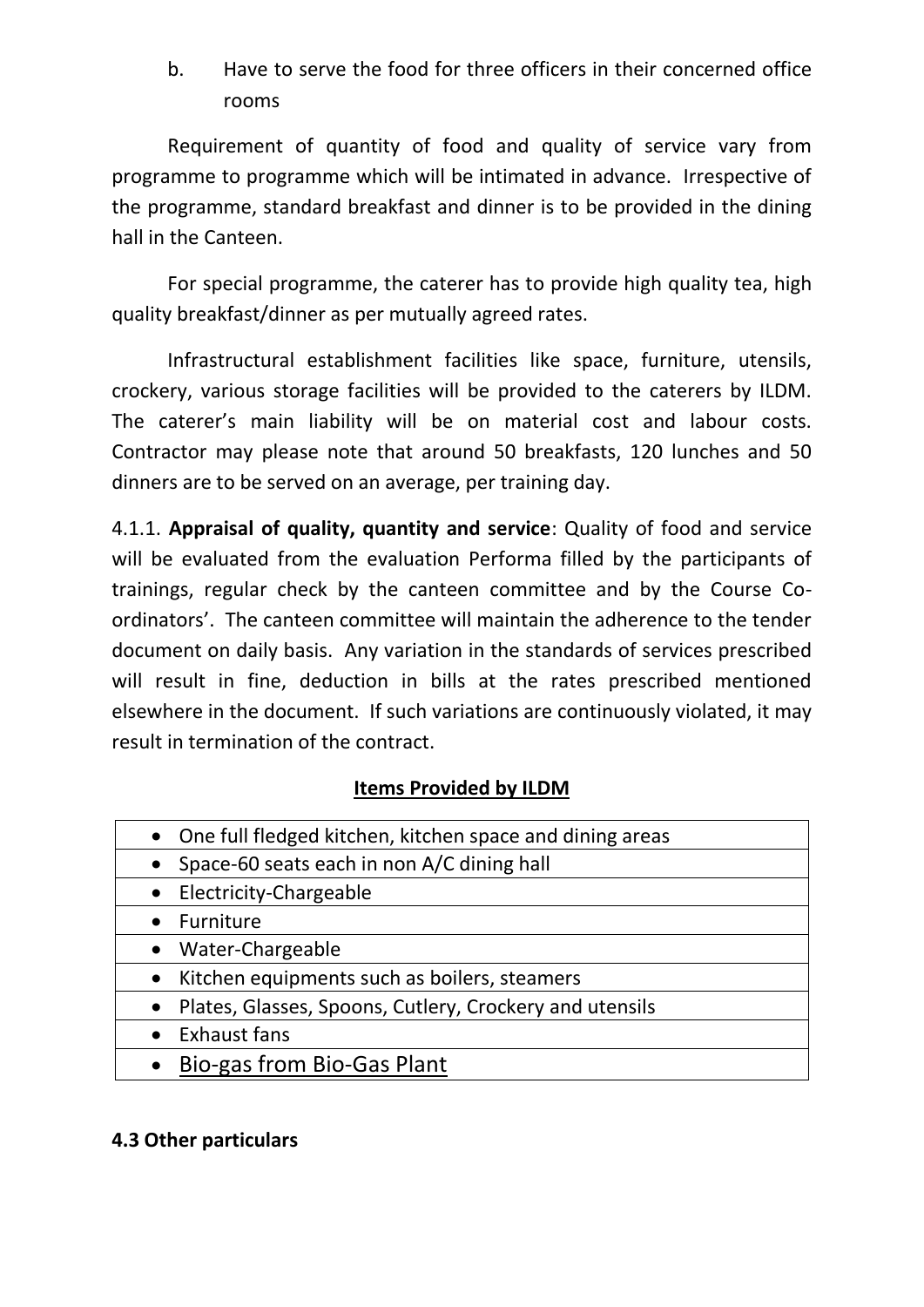Tea and snacks during mid Forenoon and mid Afternoon have to be served at the office/seats of the officers.

**4.3.1. Timing:** Since we are expecting not less than 100-120 trainees per day the lunch tine of trainees will be in a staggered manner. 2 shifts timing ranging from 1.00 pm and 1.15 pm should be followed. Course Co-ordinaters concerned may arrange the same with the caterer. Any change in timing will be intimated sufficiently early.

# **4.3.2. Nature of service in the dining halls.**

As per the present seating capacity, 60 lunches have to be served at a time. Courteous and polite behavior of serving staff and clean environment is to be ensured by the caterer. All curries except the special items (nonveg/curd/desserts) should be served again on demand. The table once used should immediately be mopped/cleaned. The hall should be free of flies and pleasant smell is to be ensured throughout. Mid session tea and snacks can be provided in the same dining space. Any guest or accompanying person other than participants, should dine only with the permission of concerned Course Co-ordinators' for which he/she will make arrangements for payment of the same with the contractor.

# **4.3.3 Health and hygiene**

**4.3.3.1** ILDM requires that the workers shall be medically certified by approved Registered Medical practitioners recognized by India Medical Council. This is to ensure that they are disease free from communicable and contagious diseases and in addition to ensure general fitness.

**4.3.3.2** On the basis of medical examination, ILDM will provide canteen staff with identity cards. **Only those with IDs will be permitted to enter ILDM premises.**

**4.3.3.3.** The Contractor will be responsible for the cleanliness and proper maintenance of crockery, cutlery, cooking utensils, furniture, fixtures etc. including that of kitchen & canteen halls. Only double refined, sunflower oil should be used as a cooking medium. For snacks double refined pamolein is acceptable. All items should be freshly cooked in the kitchen of ILDM and no cooked food items prepared outside in the kitchen of ILDM and no cooked food items prepared outside the premises shall be served in the canteen.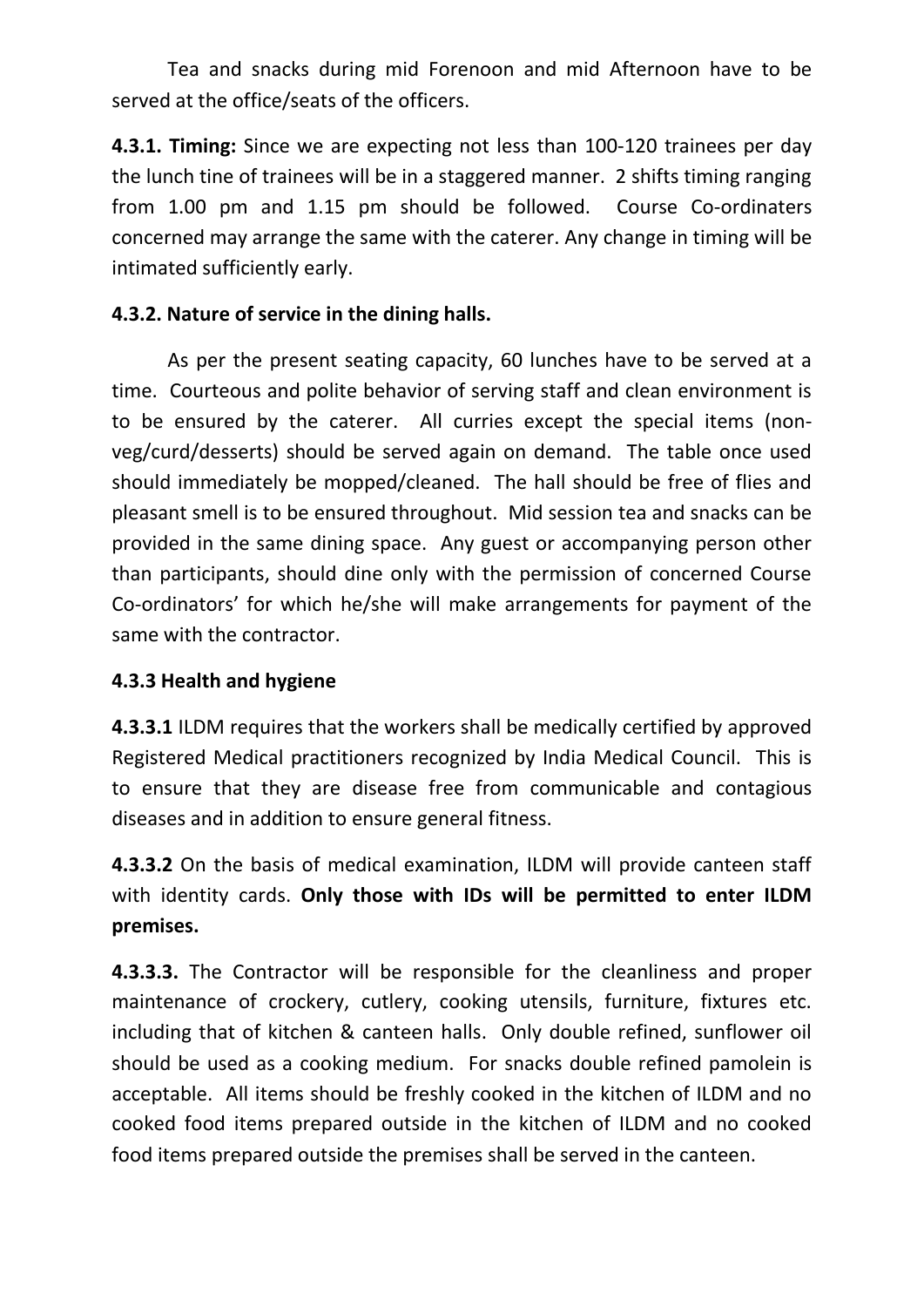**4.3.3.4(a)** A very high standard of hygiene must be maintained in all respect. Quick day-to-day disposal of waste material and refuse shall be ensured. Failure in quick disposal at waste will make the contractor liable to pay fine at Rs.500 per occurrence, for the  $1<sup>st</sup>$  two occurrences and thereafter at Rs. 1000 per occurrence. ILDM reserves its right to take samples of all edibles/raw materials (both perishable and non-perishable) from the canteen for the purpose of inspection & Investigation and get the same tested in laboratory with a view to maintain the requisite standards of quality. **Any irregularity and or providing sub standard items will lead to penalty including criminal prosecution**

**4.3.3.4(b)** Cleaning of the dining spaces and two wash rooms attached is the responsibility of the caterer. As and when a table is used and left, it should be cleaned. Wash area should be cleaned once in every 4 hours to choking of waste. In the event of choking there should be facilities to handle the situation expeditiously. The caterer has to empty the waste bins kept near the wash areas for disposal of tissue papers. When the dining room is in use for lunch/dinner, such baskets should be emptied twice. Good quality cleaning detergent should be used for cleaning washbasins and floor of the dining areas and kitchen.

**4.3.3.4(c)** Food waste and vegetable waste should be put on Bio-gas plant. Use of Plastic is restricted to be disposed by the contractor. Green protocol should be followed.

**4.3.3.5** Canteen staff should have Uniform for ensuring cleanliness and decorum. Polite and respectable manner should be maintained by all employees engaged by the bidder and as specified by ILDM from time to time. Uniforms must be clean & neat. Socked clothing, drenched with dirt and water should not be worn by serving staff.

**4.4**. Disputes: Every dispute, difference of opinion which may at any time arise between the parties here to or any person claiming under them, arising out of any aspect of this agreement, shall be referred to the Director, ILDM whose decision shall be final and binding on all concerned.

# **4.5 Special conditions:**

**4.5.1.** The canteen shall run catering services during office hours on all working days. The canteen will remain closed on Sundays and other holidays unless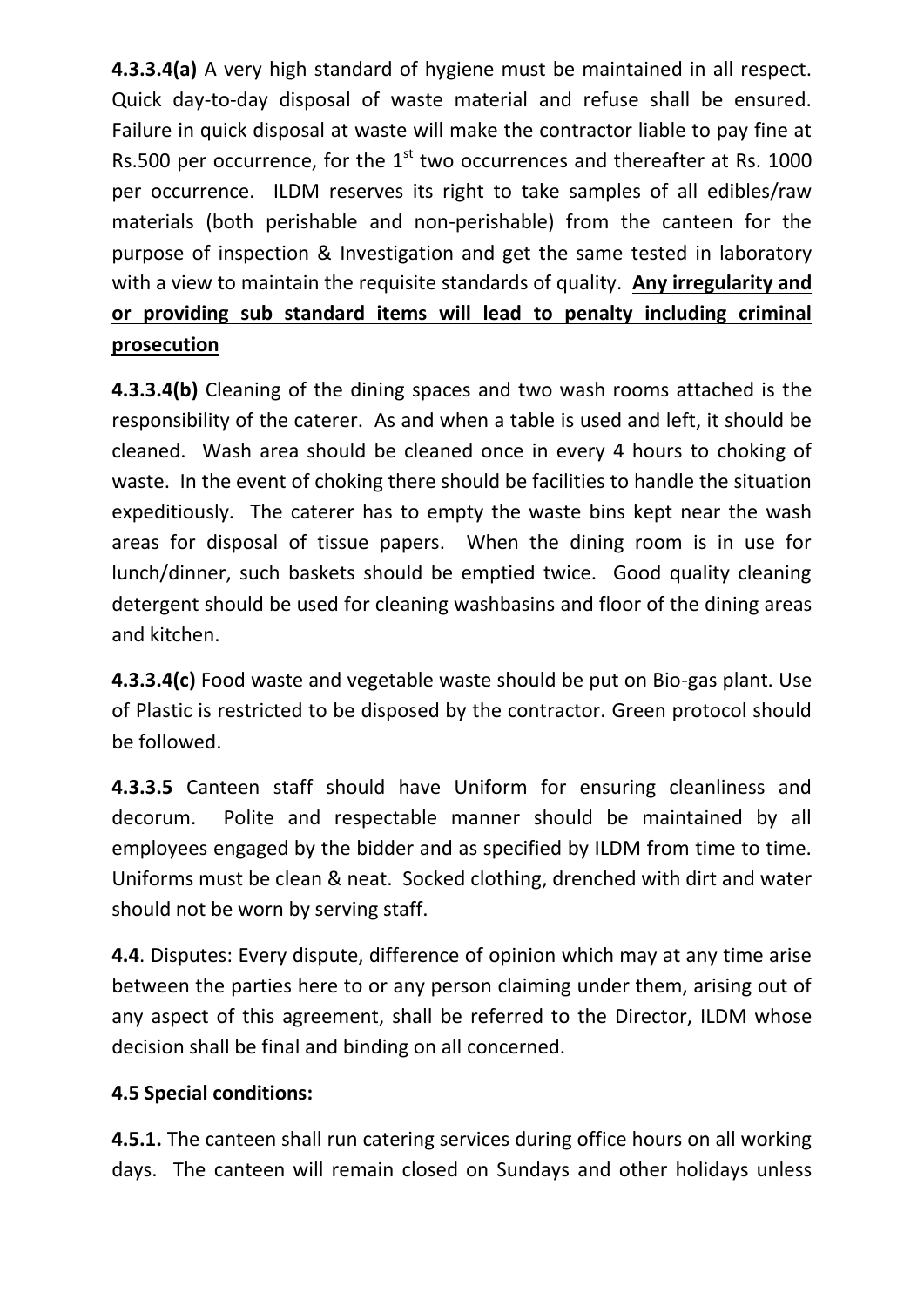specifically desired otherwise by ILDM. In case, the canteen is to be opened either on Sundays and Holidays or is to be kept open beyond office hours, ILDM has the option to direct specifically so, to the contractor.

**4.5.2**.ILDM Canteen Committee will periodically inspect functioning of canteen in all respect, with a view to ensure hygiene and efficient services as well as in regard to the fulfillment of terms and conditions of this contract. Any, instructions issued by the Inspecting authority should be complied with immediately and compliance report be submitted to the ILDM authorities. In case of repeated failures or serious lacuna noticed, ILDM reserves the right to impose fine which should be paid immediately by the contractor (as per 4.3.3.4(a)). Not supplying food as per menu/timely food/low quality/rotten food etc. may reduce bill for such serving from minimum 10 to maximum 25 % of the bill for that particular course. In case of dispute, Director, ILDM will take the final decision. For repeated instances of violation, ILDM may serve a termination notice wherein the Contractor may be liable for all the cost and damages for engaging a new contractor.

**4.5.2.a** The course Co-ordinators will consolidate the course evaluation Performa and report to the programme Officer/Canteen Committee the ratings regarding the quality of food, service and cleanliness of canteen and behavior of staff. Irrespective of the rating of the participants, ILDM may also device mechanisms for getting direct feedback from the participants about the quality quantity and nature of service as and when required. Any complaint /dissatisfaction will be immediately brought to the notice of the contractor/licensee. Repeated failure (2 instances) may reduce the bill from minimum 5 to maximum 20% of the bill for all programmes during the programme week.

**4.5.3** The contractor will ensure that hazardous/inflammable items of any other intoxicating materials are not stored in the canteen and its premises.

**4.5.4** The contractor/licensee shall not sub-let the contract to anybody. In case of certain facilities/services are solicited, it should be done only with the approval of director ILDM. The contractor shall not use the space provided for stoking or keeping goods/ articles other than those needed for use in the canteen. The contractor shall not do any structural additions & alterations to the premises without written sanction of the ILDM management. The Licensee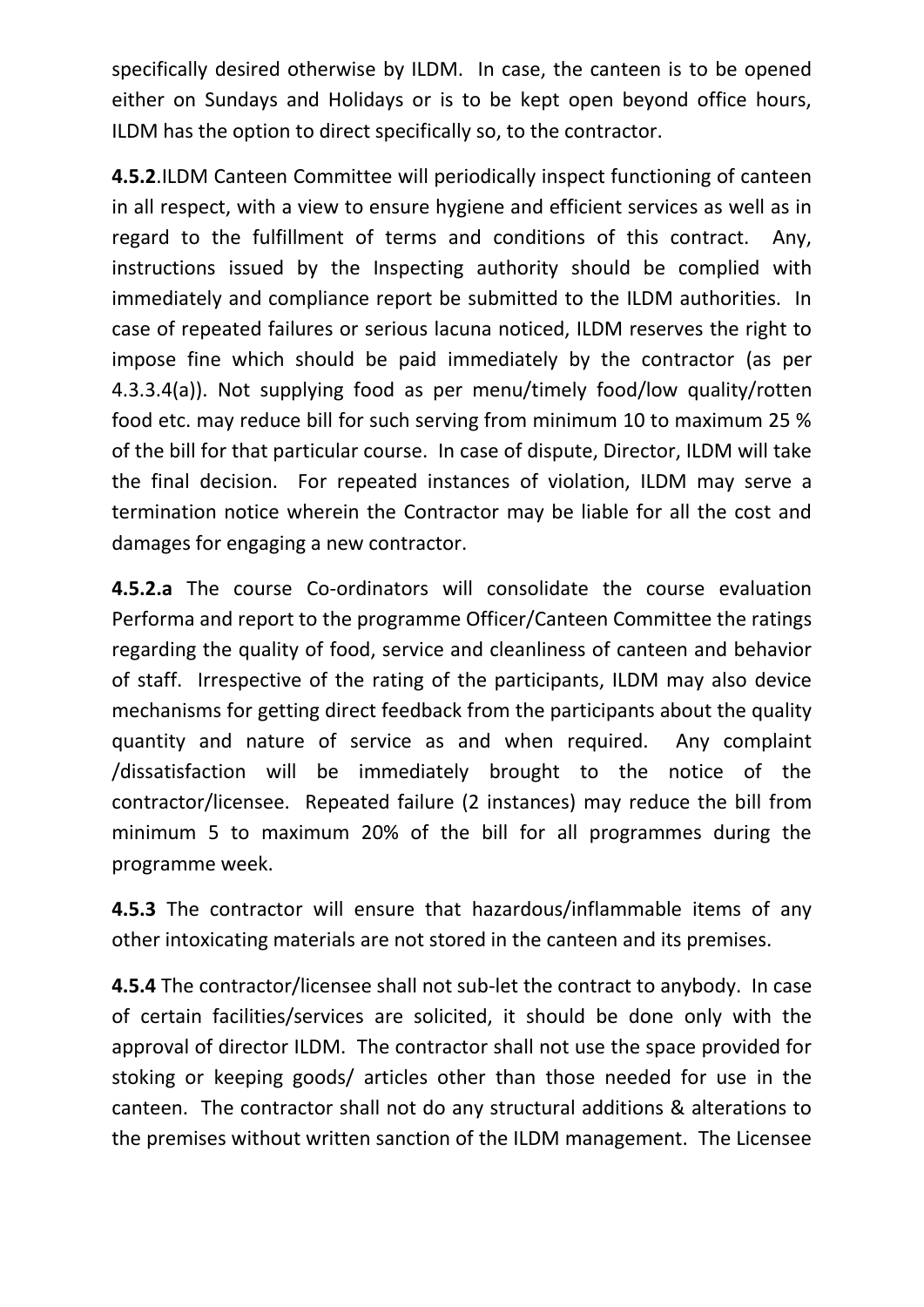shall not stock or sell any spirituous liquor or any other intoxicants within the said premises.

**4.5.5.** The contractor shall display at a conspicuous place in the canteen, the list of items to be served for each meal in the dining space, the rate of each item and working hours of the canteen, for the benefit of trainees.

**4.6. Security Deposit**: Licensee shall be responsible for all damages of losses to ILDM property made either by the licensee or his staff/worker and shall be liable to make good any such loss or damages immediately, failing which, the ILDM will recover the same from the Security Deposit and/or from his dues.

**4.6.1**. The contractor shall keep a complaint book duly numbered and get the round seal of ILDM affixed on each page to lodge the complaint/suggestion, if any in regards to the services offered in each canteen. The ILDM authorities may inspect the complaint book from time to time and issue instructions to the contractor, who will have to submit his compliance report to ILDM authorities. Whenever a complaint or suggestion is lodged in the said complaint book, the contractor will send the copy of the same along with his compliance of it. Serious complaints may be viewed seriously and fine up to Rs.500 per instance can be imposed by the ILDM authorities which should be paid immediately, failing which, ILDM shall be entitled to recover any losses, expenses or fines imposed etc. from the dues of the contractor or from the Security Deposit.

**4.6.2** The Bidder/Contractor must fulfill all the conditions mentioned above failing which, the ILDM can terminate the contract.

# **5. Contractual terms & Conditions**

**5.1.** Canteen will be controlled by the Canteen committee which includes staff of ILDM. Canteen Committee shall maintain a register in the canteen on which menu of each day should be specified. The contractor shall enter the item supplied on each day and the register should be verified before issuing the sanction order for the canteen bill.

5.2. The contractor shall comply with all the provisions as required under the appropriate acts and statutory requirements (as applicable) of the Government.

The contract will be initially for a period of 12 months commencing from the date of award of contract. ILDM reserves the right to extend the duration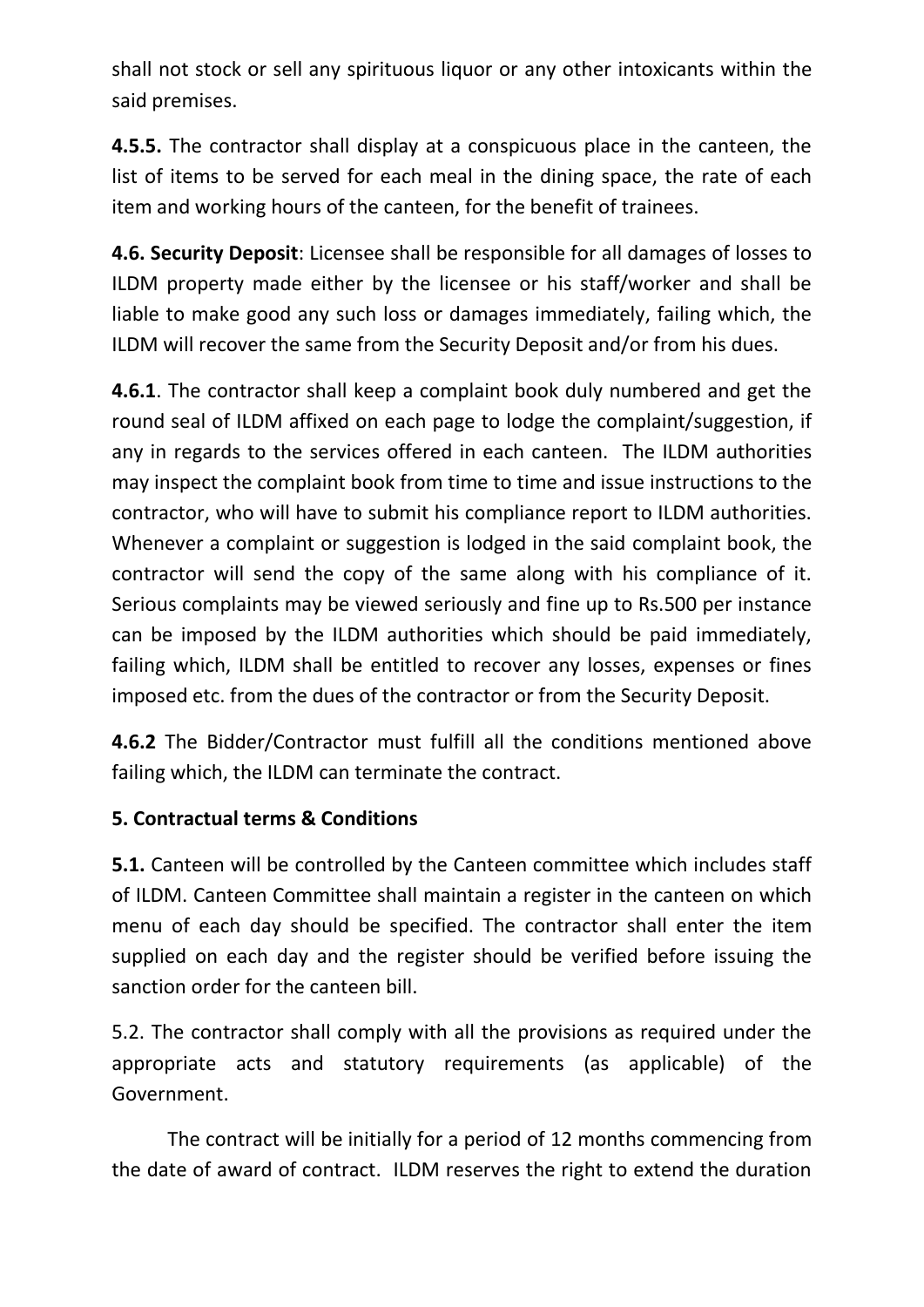of contract for further period of a maximum of 12 months at a time on mutually agreed terms and conditions if the service of the contractor is found efficient.

- a. Income Tax at source as applicable will be recovered from the Running Account Bills.
- b. The menu shall be as listed in the commercial bid. Considering all the items provided by ILDM (as mentioned), the contractor should provide more economical rates for our consideration and the rates will be negotiable. The contractor has to include any other items which ILDM suggests for inclusion in the menu on a mutually agreed basis.

## **6 FORMATS FOR INFORMATION REQUIRED FROM BIDDERS**

#### **6.1 form1**

#### **COVERING LETTER**

To

………………

……………

proposal No: ……………………..

we, the undersigned, wish to apply for the above referred project and declare the following:

- 1. We have read the provisions of bid and confirm that these are acceptable to us.
- 2. Having examining the proposal document, the receipt of which is hereby acknowledged, we the undersigned offer to take canteen contract mentioned is scope of work in full conformity with the mentioned terms of reference as per proposal document.
- 3. We undertake, if bid is accepted, to commence work on this contract of the canteen in accordance with the scope of work
- 4. If our bid is accepted, we undertake to provide a performance Bank Guarantee in the form and amounts within the timelines specified in the proposal.
- 5. We agree to abide by this bid, consisting of his letter, the price schedules, the Bid Security, the duly notarized written power of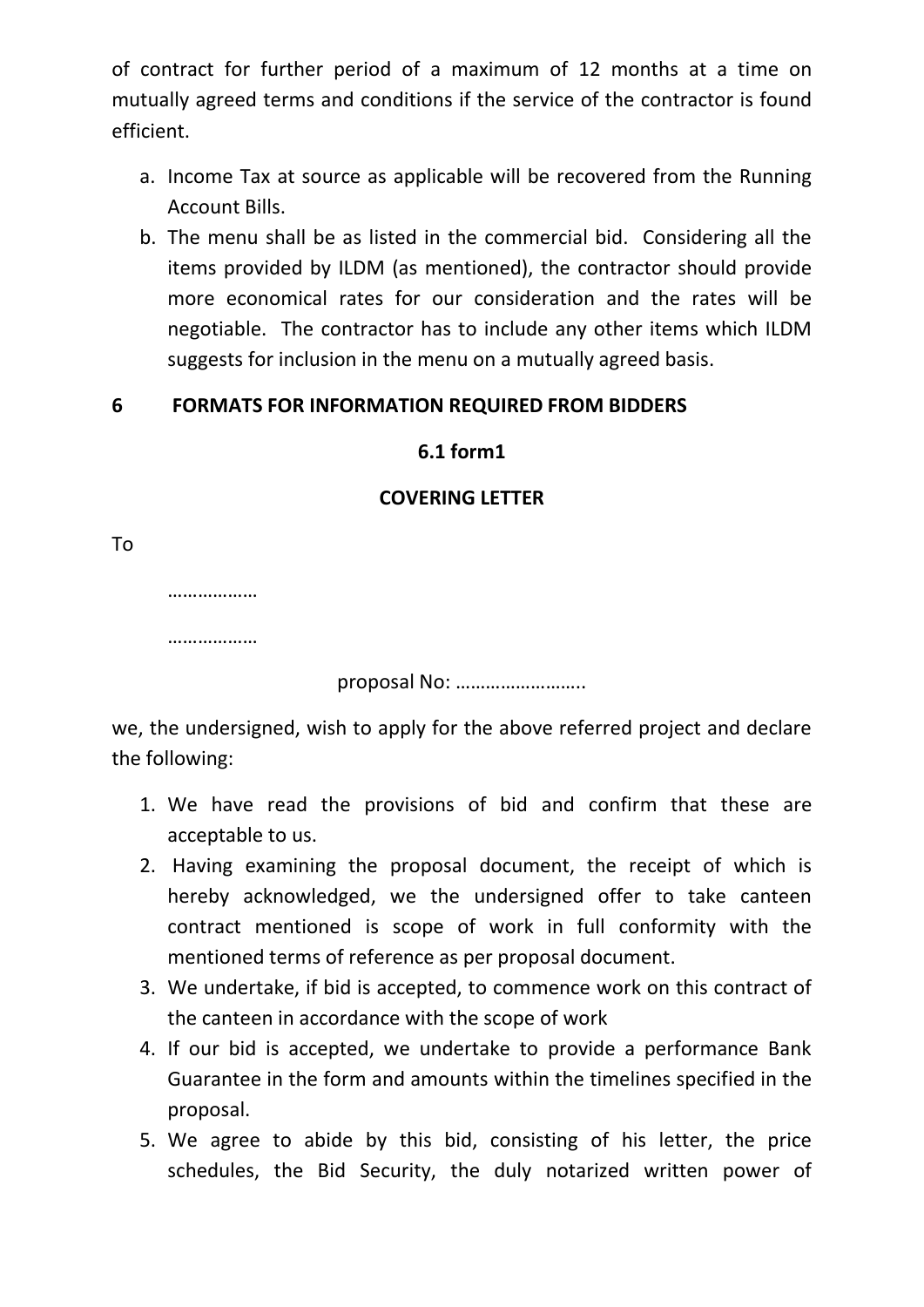attorney, and Attachments (specify: the number of attachments) to this proposal, for a period of bid validity from the date fixed for submission of bids as stipulated in the proposal, and it shall remain binding upon us and may be accepted by you at any time before the expiry of that period.

Until the formal final contract is prepared and executed between us, this bid, together with your written acceptance of the bid and your notification of award, shall constitute a binding contract between us.

Dated………………………..

Authorized signatory (in full and initials):

Name and title of signatory:

Duly authorized to sign proposal for and on behalf of 6.2. FORM II-APPLICANT INFORMATION FORM

Form II

#### **GENERAL INFORMATION FORM**

Date ……………………..

| SI.No. | Particulars                                                 | Details to be furnished             |  |
|--------|-------------------------------------------------------------|-------------------------------------|--|
|        |                                                             | <b>Details of Primary Applicant</b> |  |
| 1      | Name                                                        |                                     |  |
| 2      | Address                                                     |                                     |  |
| 3      | Telephone                                                   |                                     |  |
| 4      | E-mail                                                      |                                     |  |
| 5      | Fax                                                         |                                     |  |
| 6      | Website                                                     |                                     |  |
|        | <b>Details of Authorised Personnel of Primary Applicant</b> |                                     |  |
| 7      | <b>Name</b>                                                 |                                     |  |
| 8      | Address                                                     |                                     |  |
| 9      | Telephone                                                   |                                     |  |
| 10     | E-mail                                                      |                                     |  |
|        | <b>Details of Authorised Personnel of Primary Applicant</b> |                                     |  |
| 11     | <b>Status of Company (Public, Private</b>                   |                                     |  |
|        | partnership)                                                |                                     |  |
| 12     | <b>Registration details</b>                                 | Date-                               |  |
|        |                                                             | Ref. No:-                           |  |
| 13     | Details of staff                                            |                                     |  |
| 14     | Locations and address                                       |                                     |  |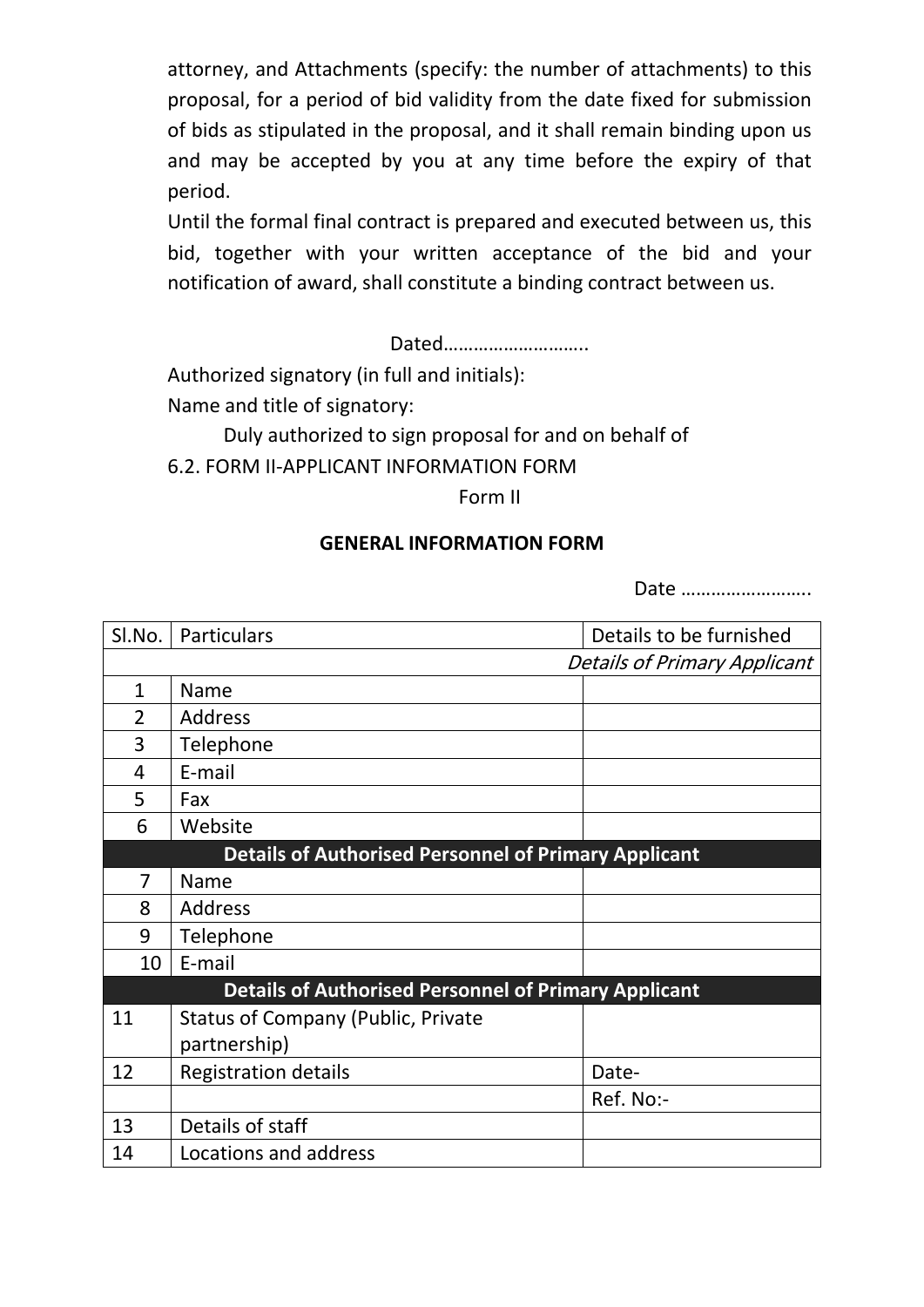# **6.3 Form III**

#### **FORMAT FOR TECHNICAL PROPOSAL**

The canteen is having an area of 1,000 sq.ft. and infrastructure for cooking, boiling, cold storage etc. In order to ensure quality of service by the caterers, the following details desired by ILDM may be furnished in the format given below.

- 1. Your interest in taking up the running of ILDM Canteen
- 2. How are you planning to run the canteen in terms of the following terms.
- A. Support to manage routine day to day working.
- B. Making available expertise in varied types of (Kerala, South Indian, North Indian,

Continental, Chinese etc.) cooking expertise.

C. How are you arranging the manpower required for routine functioning of canteen (Please also specify the age group of people, educational background, health status, etc,)

D. How are you arranging the serving of materials during different menu services?

Mid session tea Lunch Dinner

- E. Also specify how different dishes like curries, pickles etc. are served and the method of repeat serving
- F. How will you undertake the cleaning activities of the following? Please give the materials/process used and frequency also.
	- 1 Kitchen
	- 2 Kitchen Utensils
	- 3 Floor
	- 4 Dining area
	- 5 Tables/Chairs
	- 6 Floor
	- 7 Counter
	- 8 Wash Basins
	- 9 Sink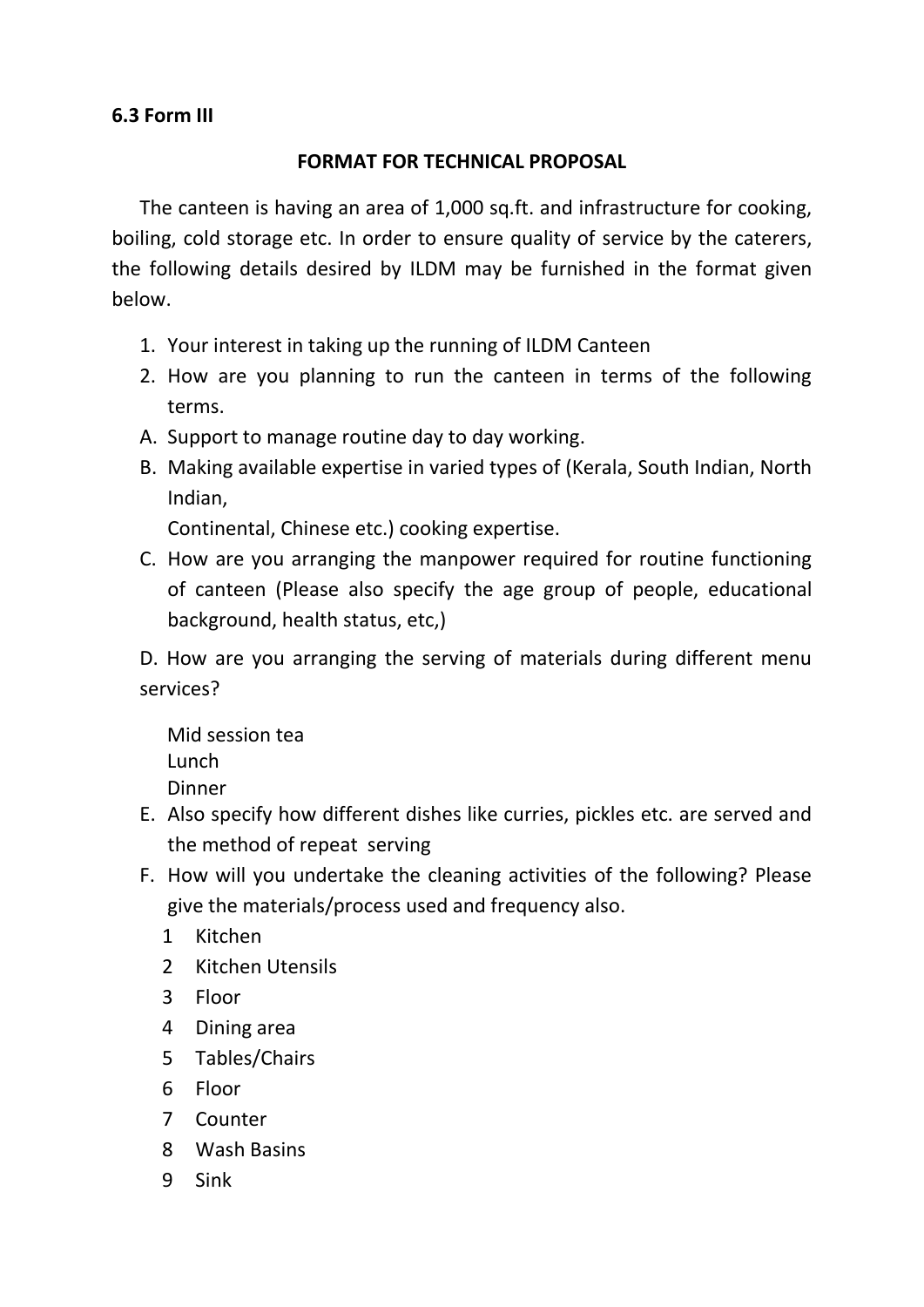G. How are you planning to dispose different waste coming out of kitchen

- a. Kitchen waste
- b. Dining waste

H. Give an account of the procuring method you would like to follow for the following items.

- 1. Fuel for kitchen
- 2. Non Perishable item such as coffee, tea, Groceries etc
- 3. Perishable items

| SI.No. | Item                     | <b>Mode</b><br>of | Periodically |
|--------|--------------------------|-------------------|--------------|
|        |                          | Procurement       |              |
| 1.     | Fruits                   |                   |              |
| 2.     | Fish                     |                   |              |
| 3.     | Meat                     |                   |              |
| 4.     | Egg                      |                   |              |
| 5.     | Flour-rice, Wheat, Maida |                   |              |
|        | etc.                     |                   |              |

- 1. General cleanliness and health standards
	- 1.1. Please explain the method by which you will be able to provide a feeling of cleanliness among the people who come for dining.
	- 1.2. Describe the procedure for periodical health check-up of all the personnel employed in the canteen.

There is a requirement that the canteen staff should have proper uniform with apron, cap, glove, disposable cap etc. The bidder have to give details regarding periodicity of cleaning/washing of uniforms, table spreads, frills etc.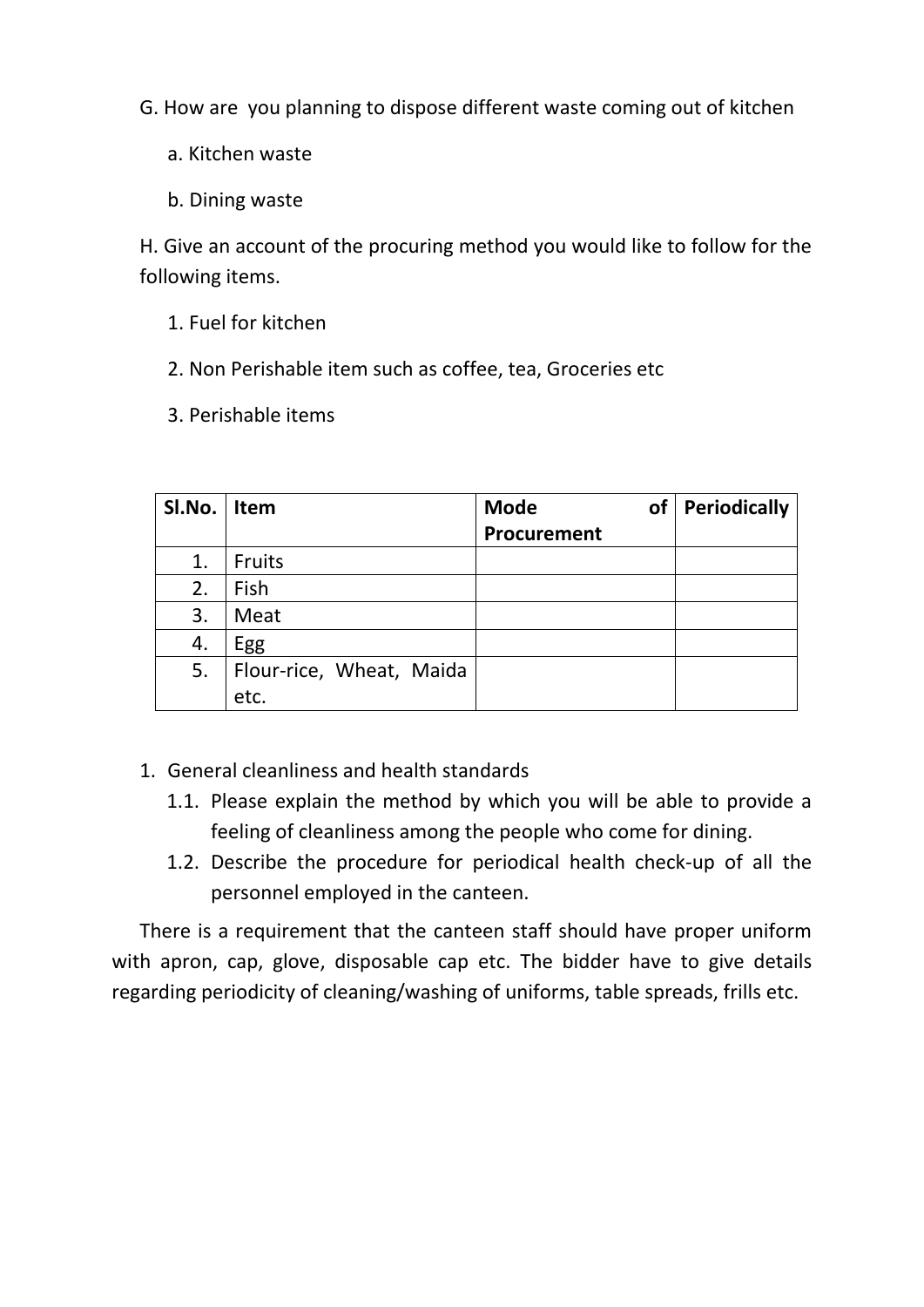#### **6.4 FORM IV-COMMERCIAL BID FORMAT**

#### **Form IV**

#### **COMMERCIAL BID FORMAT**

To,

The Director Institute of Land and Disaster Management P.T.P Nagar (P.O), Thiruvananthapuram-38

Proposal No:…………………

We, the undersigned, wish to apply for the above referred project and bid at following price/cost:

#### **Annexure**

#### **COMMERCIAL BID FORMAT**

| SI.No.    | <b>Catering Item</b>                                    | Rate/Person<br>(Inclusive of<br>all taxes &<br>service<br>charges) as<br>quoted by<br>bidder) |
|-----------|---------------------------------------------------------|-----------------------------------------------------------------------------------------------|
| 1.0       | <b>Ordinary Menu</b>                                    |                                                                                               |
| 1.1.2     | <b>Breakfast</b>                                        |                                                                                               |
| Monday    | Uppumavu + steamed banana (150 gm-1 No.)+<br>tea/Coffee |                                                                                               |
| Tuesday   | Idli+Sambar+Chutney +Vada (35 gms)<br>+Tea/Coffee       |                                                                                               |
| Wednesday | Dosa+Sambar+Chutney+Vada (35 gms)<br>+Tea/Coffee        |                                                                                               |
| Thursday  | Puri+Masala+Tea/Coffee+ Rasakadali-1                    |                                                                                               |
| Friday    | Appam+ Veg. Stew+ Tea/ Coffee + Robusta                 |                                                                                               |
| Saturday  | Puttu+ Chana masala (White) + Tea/Coffee+               |                                                                                               |
|           | Rasakadali-1                                            |                                                                                               |
| 1.1.3     | <b>Dinner</b>                                           |                                                                                               |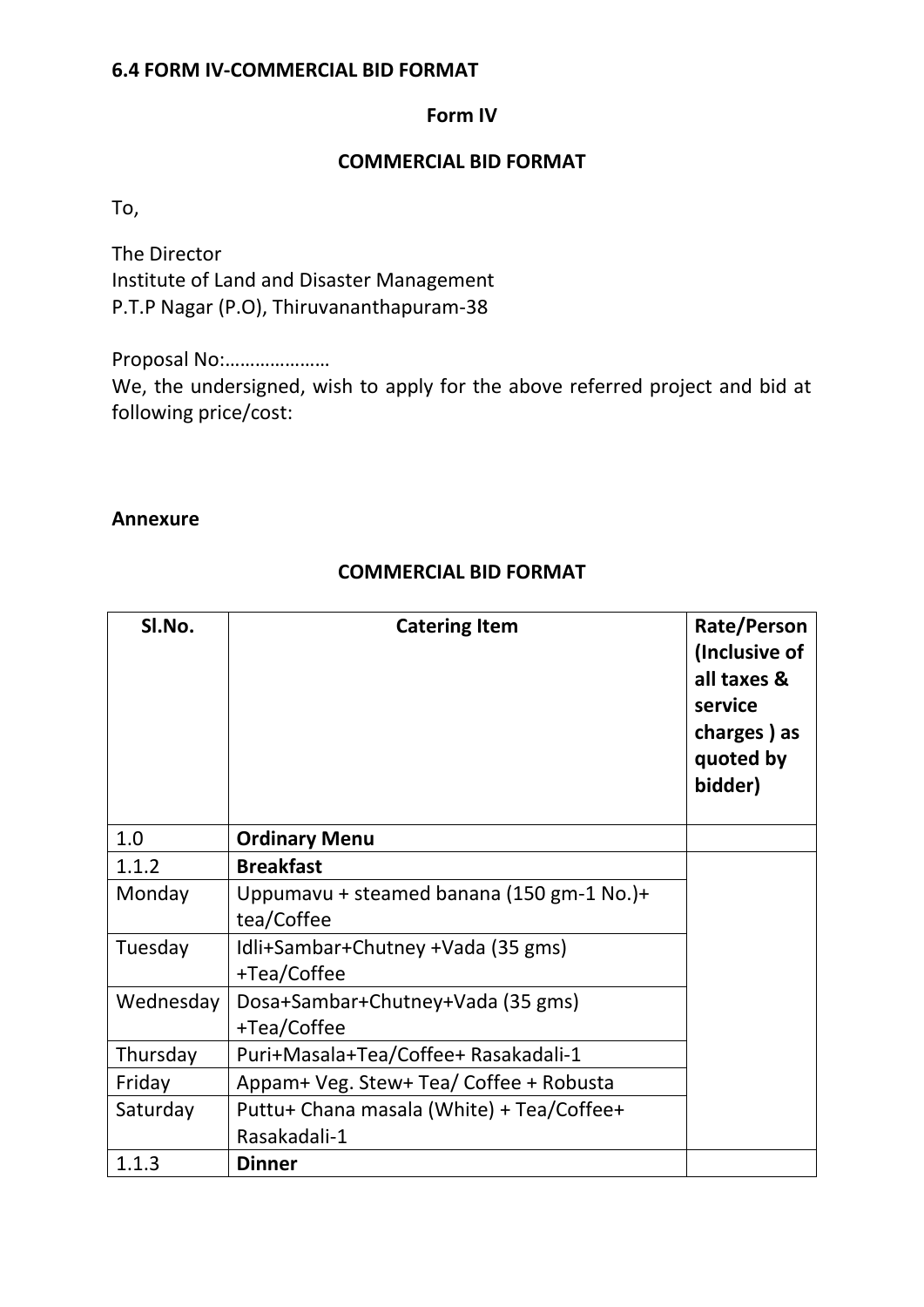| Monday    | Kallappam+ Chicken Chilly with gravy/Veg curry       |                         |  |
|-----------|------------------------------------------------------|-------------------------|--|
|           | (for vegetarians) + cherupazham                      |                         |  |
| Tuesday   | Chappathi+ Vegetable Stew+Pineapple slice            |                         |  |
| Wednesday | Chappathi+ Chicken Stew/Vegetable Stew for           |                         |  |
|           | vegetarians+Veg. Salad                               |                         |  |
| Thursday  | Paratta+ Fish curry / Vegetable masala for           |                         |  |
|           | vegetarians+ Pineapple slice                         |                         |  |
| Friday    | Chappathi+ Chicken Stew (white)/Tomatoes Fry         |                         |  |
|           | for vegetarians                                      |                         |  |
| 1.2       | <b>Mid session tea</b>                               |                         |  |
| 1.2.1     | <b>Morning session</b><br><b>Evening session tea</b> |                         |  |
| Monday    | Tea/Coffee+ Alavangu                                 | Tea/Coffee+ ila Ada     |  |
| Tuesday   | Tea/Coffee+ Steamed                                  | Tea/Coffee+ Banana Fry  |  |
|           | banana                                               |                         |  |
| Wednesday | Tea/Coffee+ Sukhiyan                                 | Tea/Coffee+ Vegetable   |  |
|           |                                                      | bonda                   |  |
| Thursday  | Tea/Coffee+ Parippu                                  | Tea/Coffee+ ila ada     |  |
|           | vada                                                 |                         |  |
| Friday    | Tea/Coffee+ Vegetable                                | Tea/Coffee+ Sukhiyan    |  |
|           | bonda                                                |                         |  |
| Saturday  | Tea/Coffee+ Banana fry                               | Tea/Coffee+ Veg. cutlet |  |

|         | Lunch                                                          |  |  |
|---------|----------------------------------------------------------------|--|--|
| Monday  | Rice-Double boiled sortex rice                                 |  |  |
|         | Ozhichu curry-(Parippu+Sambar)+<br>rasam/Pulisseri+Butter milk |  |  |
|         | Thoran                                                         |  |  |
|         | Aviyal                                                         |  |  |
|         | Frills: Papad+Pickle                                           |  |  |
|         | Non-veg: Fish Fry (100 gms)                                    |  |  |
|         | For Vegetarians Curd (100 ml)                                  |  |  |
| Tuesday | Rice-Double boiled sortex rice                                 |  |  |
|         | Ozhichu curry-Parippu+Sambar+                                  |  |  |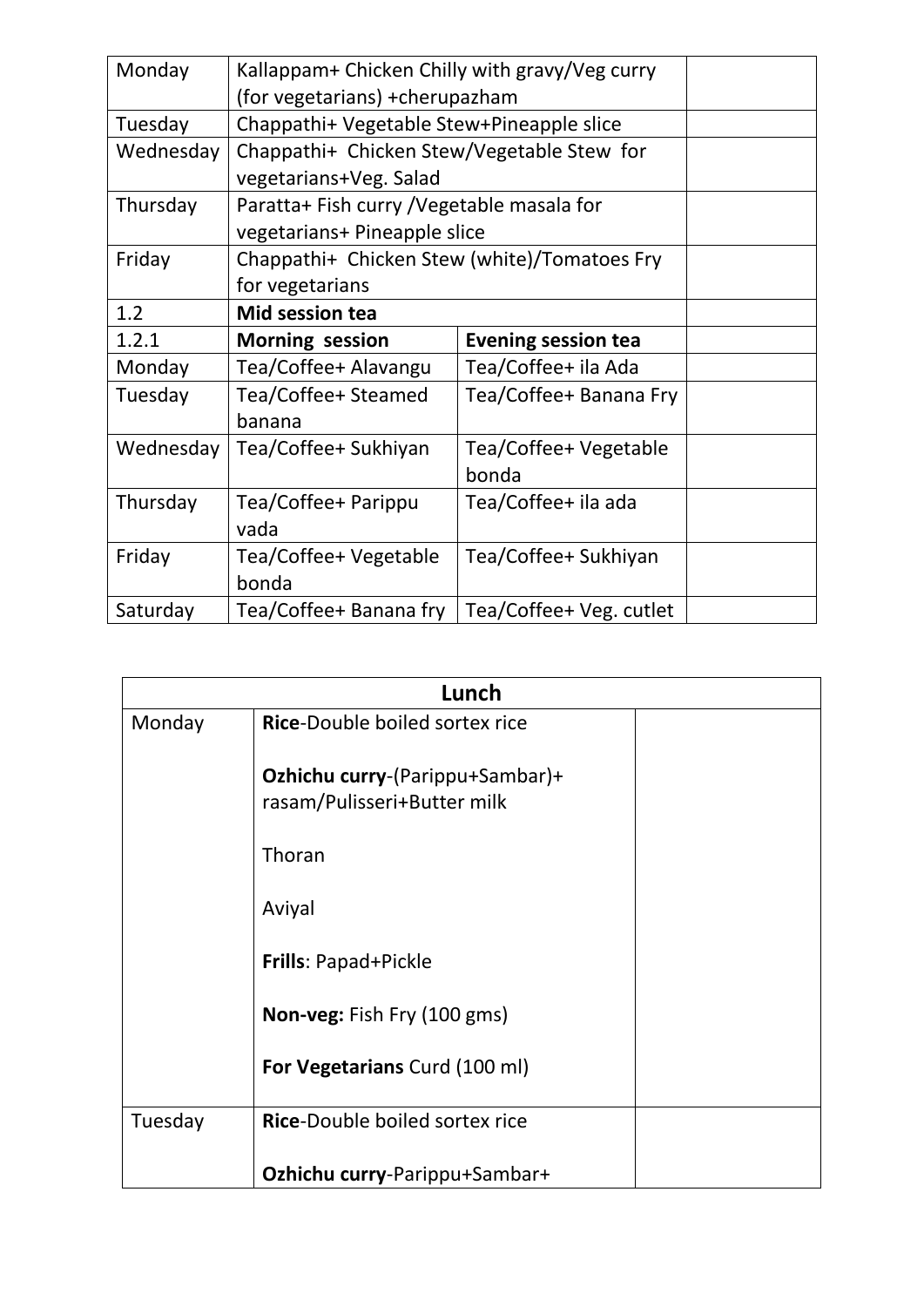|           | rasam/Pulisseri+buttermilk                                                                        |  |
|-----------|---------------------------------------------------------------------------------------------------|--|
|           | Thoran                                                                                            |  |
|           | Aviyal                                                                                            |  |
|           | <b>Frills: Papad+Pickle</b>                                                                       |  |
|           | Non-veg: Chicken fry (2 pieces)                                                                   |  |
|           | For Vegetarians: Curd (100 ml)                                                                    |  |
| Wednesday | <b>Rice-</b> Double boiled sortex rice                                                            |  |
|           | <b>Ozhichu Curry-</b><br>Parippu+Sambar+rasam/Pullisseri+butter<br>milk                           |  |
|           | Aviyal+ Thoran+ Mezhukku puratty<br>(payar)+ salad                                                |  |
|           | Non Veg: Fish Curry                                                                               |  |
|           | Frills: Papad+pickle                                                                              |  |
|           | For Vegetarians Curd (100 ml)                                                                     |  |
|           | Desert: Palada                                                                                    |  |
| Thursday  | Vegetable Biriyani + Gobi Manchurian<br>Frills: Papad + pickle + green salad<br><b>Rasakadali</b> |  |
| Friday    | <b>Rice-</b> Double boiled sortex rice                                                            |  |
|           | <b>Ozhichu Curry-</b><br>Parippu+Sambar+rasam/Pullisseri+<br>butter milk                          |  |
|           | Thoran<br>Koottu curry                                                                            |  |
|           | <b>Frills: Papad+pickle</b><br>Non-Veg: Fish Fry -100 gms.<br>For Vegetarians Curd (100 ml)       |  |
| Saturday  | <b>Rice-</b> Double boiled sortex rice                                                            |  |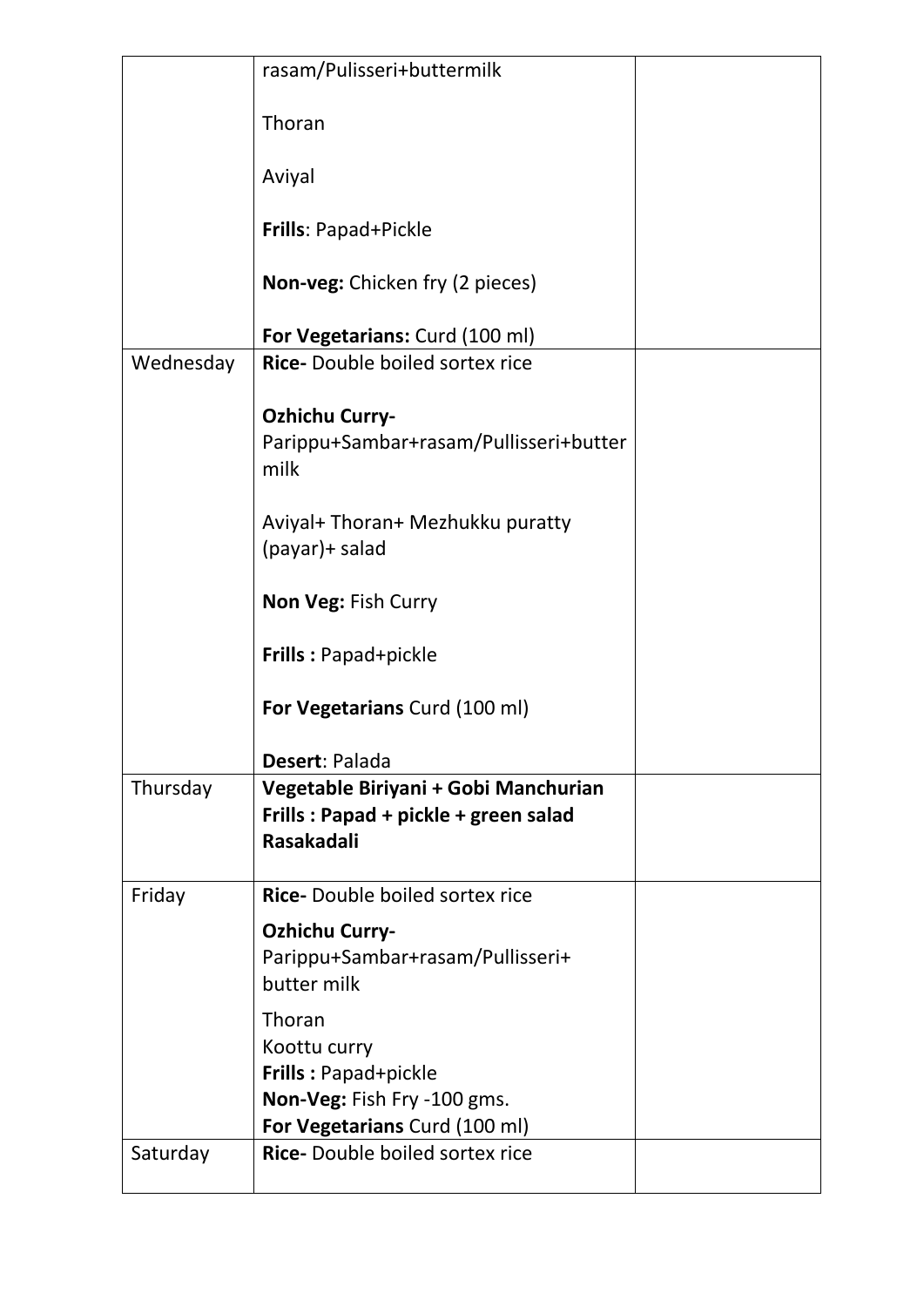| <b>Ozhichu Curry-</b><br>Parippu+Sambar+rasam/Pullisseri+<br>butter milk |  |
|--------------------------------------------------------------------------|--|
| Thoran                                                                   |  |
| Mezhukku puratty                                                         |  |
| <b>Frills: Papad+pickle</b>                                              |  |
| Non-Veg: Neymeen Curry -100 gms.                                         |  |
| <b>For Vegetarians Curd (100 ml)</b>                                     |  |

NB:

Fish should be Neymeen, Aavoli, Vatta, Cutla, Nutter, Neymeen Chura

- Plantain should be rasa kathali or Robusta and should be of uniform size and of right ripeness (set species not mentioned)
- Milk used for tea and coffee should be fresh milk from MILMA and no other brands should be used including milk powders for making tea and coffee
- Vegetables should be fresh and tender, peeled and uniformly cut as required for the dish.
- Chicken should be fresh and de-skinned and should be without neck piece and viscera parts.
- Approved day by day menu shall be displayed and strictly followed by the contractor.
- Coconut oil shall be used for cooking and frying.

Items provided to the office staff of the Institute shall be served at 60% of the agreed rates.

Director